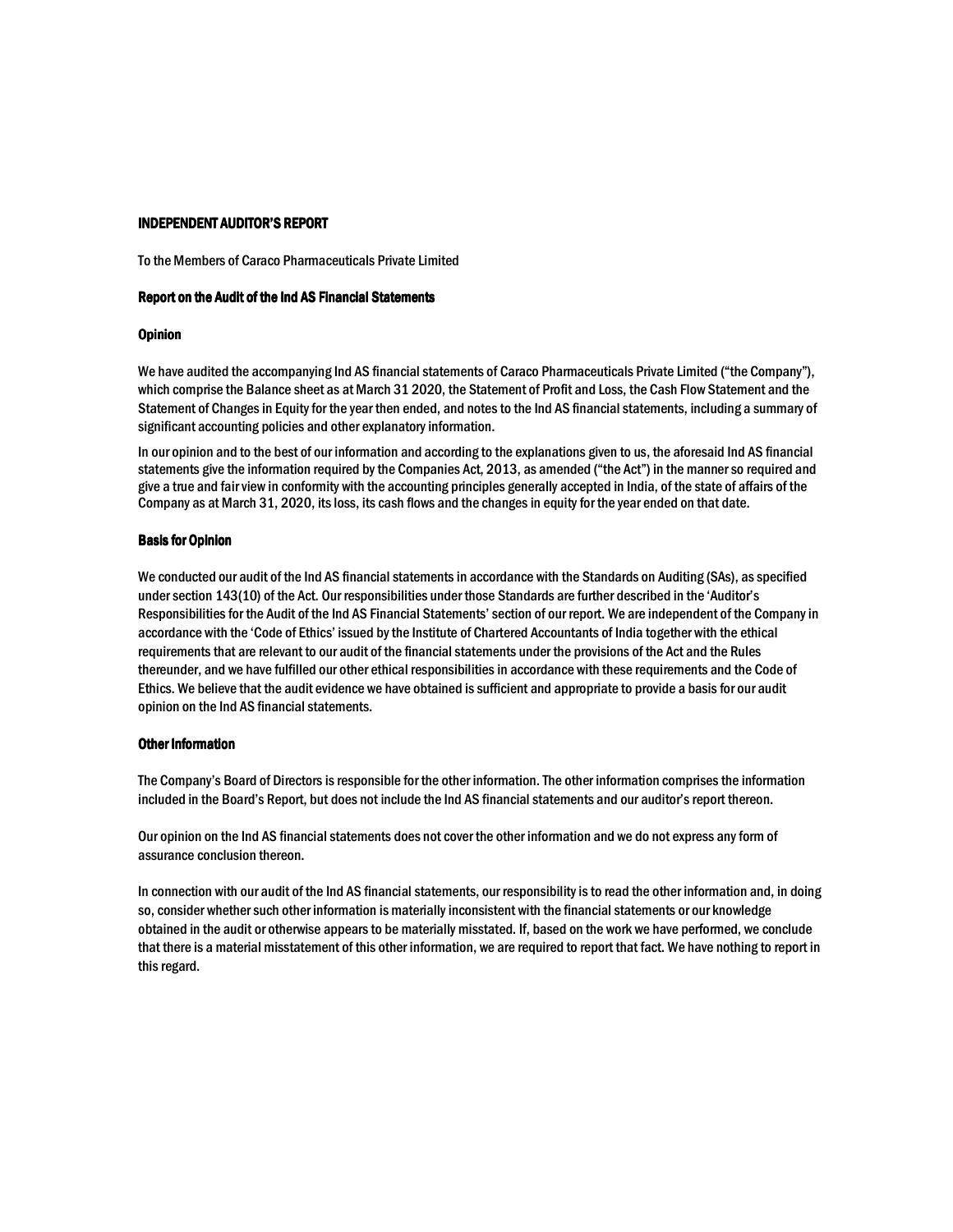#### **Responsibility of Management for the Ind AS Financial Statements**

The Company's Board of Directors is responsible for the matters stated in section 134(5) of the Act with respect to the preparation of these Ind AS financial statements that give a true and fair view of the financial position, financial performance, cash flows and changes in equity of the Company in accordance with the accounting principles generally accepted in India, including the Indian Accounting Standards (Ind AS) specified under section 133 of the Act read with the Companies (Indian Accounting Standards) Rules, 2015, as amended. This responsibility also includes maintenance of adequate accounting records in accordance with the provisions of the Act for safeguarding of the assets of the Company and for preventing and detecting frauds and other irregularities; selection and application of appropriate accounting policies; making judgments and estimates that are reasonable and prudent; and the design, implementation and maintenance of adequate internal financial controls, that were operating effectively for ensuring the accuracy and completeness of the accounting records, relevant to the preparation and presentation of the Ind AS financial statements that give a true and fair view and are free from material misstatement, whether due to fraud or error.

In preparing the Ind AS financial statements, management is responsible for assessing the Company's ability to continue as a going concern, disclosing, as applicable, matters related to going concern and using the going concern basis of accounting unless management either intends to liquidate the Company or to cease operations, or has no realistic alternative but to do  $SO<sub>2</sub>$ 

The Board of Directors are also responsible for overseeing the Company's financial reporting process.

#### Auditor's Responsibilities for the Audit of the Ind AS Financial Statements

Our objectives are to obtain reasonable assurance about whether the Ind AS financial statements as a whole are free from material misstatement, whether due to fraud or error, and to issue an auditor's report that includes our opinion. Reasonable assurance is a high level of assurance, but is not a guarantee that an audit conducted in accordance with SAs will always detect a material misstatement when it exists. Misstatements can arise from fraud or error and are considered material if, individually or in the aggregate, they could reasonably be expected to influence the economic decisions of users taken on the basis of these Ind AS financial statements.

As part of an audit in accordance with SAs, we exercise professional judgment and maintain professional skepticism throughout the audit. We also:

- Identify and assess the risks of material misstatement of the Ind AS financial statements, whether due to fraud or error, design and perform audit procedures responsive to those risks, and obtain audit evidence that is sufficient and appropriate to provide a basis for our opinion. The risk of not detecting a material misstatement resulting from fraud is higher than for one resulting from error, as fraud may involve collusion, forgery, intentional omissions, misrepresentations, or the override of internal control.
- Obtain an understanding of internal control relevant to the audit in order to design audit procedures that are appropriate in the circumstances. Under section 143(3)(i) of the Act, we are also responsible for expressing our opinion on whether the Company has adequate internal financial controls with reference to financial statements in place and the operating effectiveness of such controls.
- Evaluate the appropriateness of accounting policies used and the reasonableness of accounting estimates and related disclosures made by management.
- Conclude on the appropriateness of management's use of the going concern basis of accounting and, based on the audit evidence obtained, whether a material uncertainty exists related to events or conditions that may cast significant doubt on the Company's ability to continue as a going concern. If we conclude that a material uncertainty exists, we are required to draw attention in our auditor's report to the related disclosures in the financial statements or, if such disclosures are inadequate, to modify our opinion. Our conclusions are based on the audit evidence obtained up to the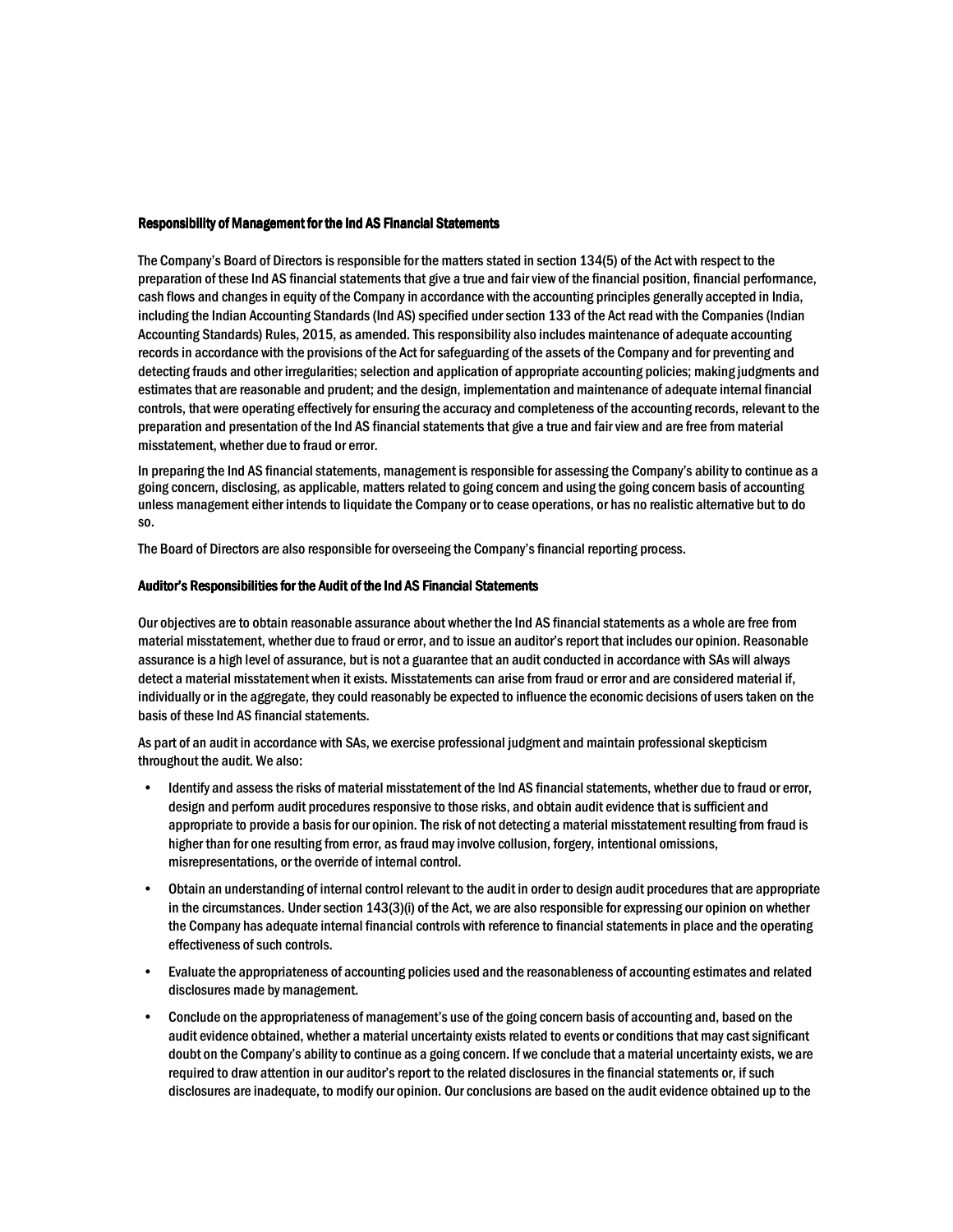date of our auditor's report. However, future events or conditions may cause the Company to cease to continue as a going concern.

 $\bullet$ Evaluate the overall presentation, structure and content of the Ind AS financial statements, including the disclosures, and whether the Ind AS financial statements represent the underlying transactions and events in a manner that achieves fair presentation.

We communicate with those charged with governance regarding, among other matters, the planned scope and timing of the audit and significant audit findings, including any significant deficiencies in internal control that we identify during our audit.

We also provide those charged with governance with a statement that we have complied with relevant ethical requirements regarding independence, and to communicate with them all relationships and other matters that may reasonably be thought to bear on our independence, and where applicable, related safeguards.

#### **Report on Other Legal and Regulatory Requirements**

- 1. As required by the Companies (Auditor's Report) Order, 2016 ("the Order"), issued by the Central Government of India in terms of sub-section (11) of section 143 of the Act, we give in the "Annexure 1" a statement on the matters specified in paragraphs 3 and 4 of the Order.
- 2. As required by Section 143(3) of the Act, we report that:
	- (a) We have sought and obtained all the information and explanations which to the best of our knowledge and belief were necessary for the purposes of our audit;
	- (b) In our opinion, proper books of account as required by law have been kept by the Company so far as it appears from our examination of those books;
	- (c) The Balance Sheet, the Statement of Profit and Loss, the Cash Flow Statement and Statement of Changes in Equity dealt with by this Report are in agreement with the books of account;
	- (d) In our opinion, the aforesaid Ind AS financial statements comply with the Accounting Standards specified under Section 133 of the Act, read with Companies (Indian Accounting Standards) Rules, 2015, as amended;
	- (e) On the basis of the written representations received from the directors as on March 31, 2020 taken on record by the Board of Directors, none of the directors is disqualified as on March 31, 2020 from being appointed as a director in terms of Section 164 (2) of the Act;
	- (f) With respect to the adequacy of the internal financial controls over financial reporting of the Company with reference to these Ind AS financial statements and the operating effectiveness of such controls, refer to our separate Report in "Annexure 2" to this report;
	- (g) In our opinion, provisions of section 197 read with Schedule V of the Act are applicable to the Company for the year ended March 31, 2020. However, no managerial remuneration has been paid/provided by the Company to its directors during the year;
	- (h) With respect to the other matters to be included in the Auditor's Report in accordance with Rule 11 of the Companies (Audit and Auditors) Rules, 2014, as amended in our opinion and to the best of our information and according to the explanations given to us:
		- The Company does not have any pending litigations which would impact its financial position; i.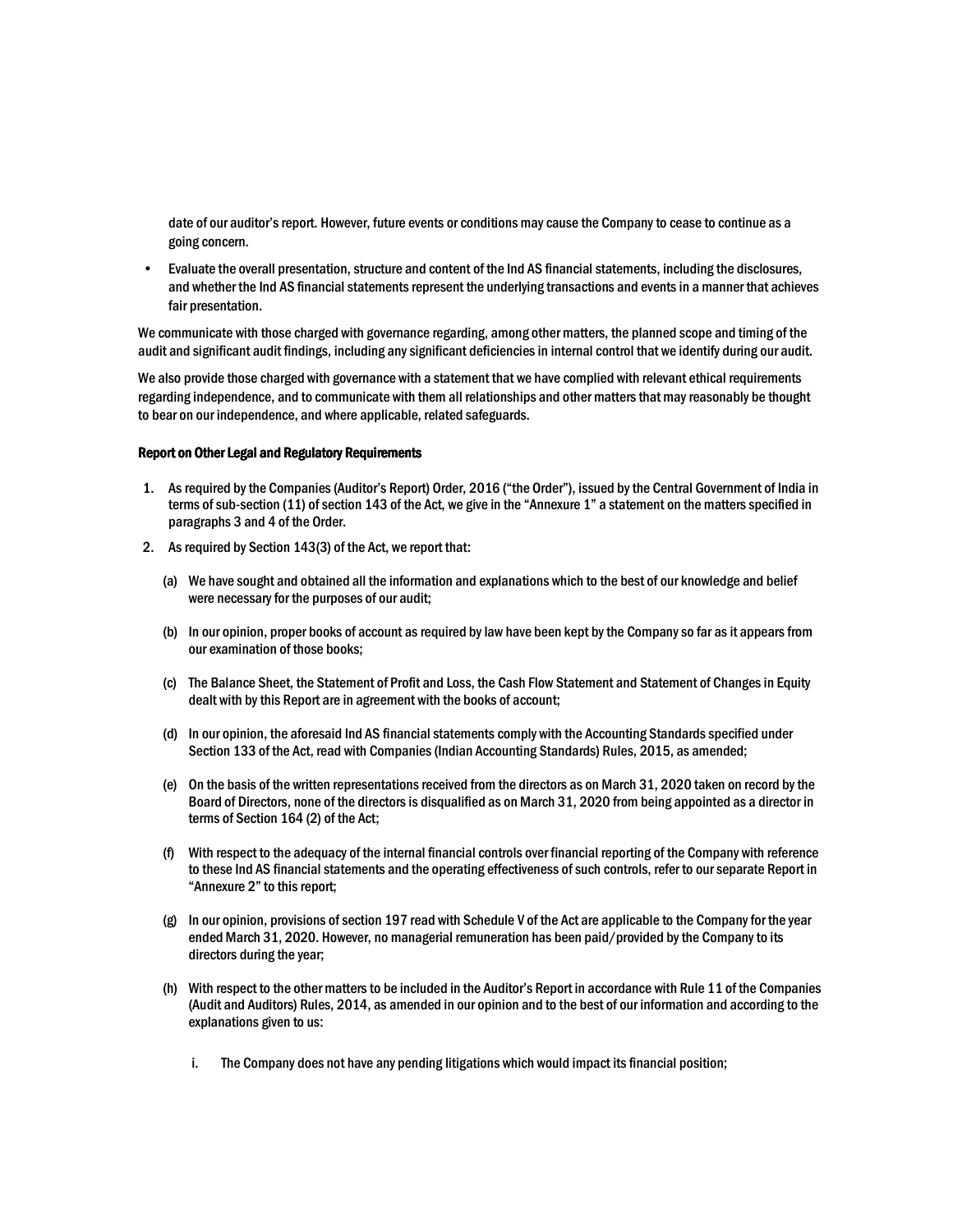- ii. The Company did not have any long-term contracts including derivative contracts for which there were any material foreseeable losses;
- iii. There were no amounts which were required to be transferred to the Investor Education and Protection Fund by the Company.

## For SRBC&COLLP

**Chartered Accountants** ICAI Firm Registration Number: 324982E/E300003

## per Paul Alvares

Partner Membership Number: 105754 UDIN: 20105754AAAACI5971 **Place of Signature: Pune** Date: May 25, 2020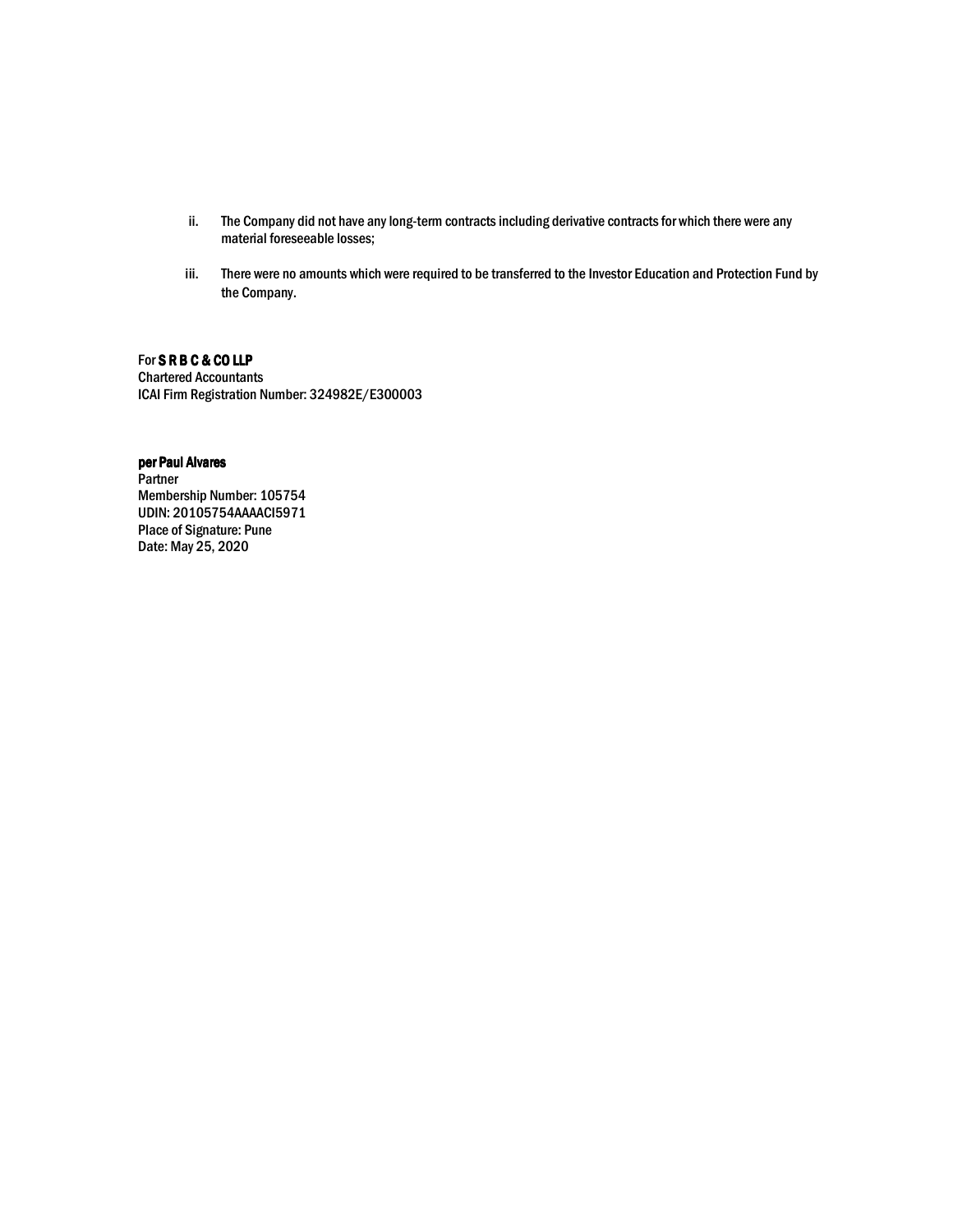## Annexure 1 referred to in paragraph 1 of our report of even date under the heading "Report on Other Legal and Regulatory Requirements"

## Re: Caraco Pharmaceuticals Private Limited ("the Company")

| (i)   | The Company does not have any fixed assets. Accordingly, the provisions of clause 3(i) (a), (b), and (c) of<br>the Order are not applicable to the Company and hence not commented upon.                                                                                                                                                                                                                                        |
|-------|---------------------------------------------------------------------------------------------------------------------------------------------------------------------------------------------------------------------------------------------------------------------------------------------------------------------------------------------------------------------------------------------------------------------------------|
| (i)   | The Company does not have any inventories during the year. Accordingly, the requirements under<br>paragraph 3(ii) of the Order are not applicable to the Company and hence not commented upon.                                                                                                                                                                                                                                  |
| (iii) | According to the information and explanations given to us, the Company has not granted any loans,<br>secured or unsecured to companies, firms, Limited Liability Partnerships or other parties covered in the<br>register maintained under section 189 of the Companies Act, 2013. Accordingly, the provisions of clause<br>3(iii)(a), (b) and (c) of the Order are not applicable to the Company and hence not commented upon. |
| (iv)  | In our opinion and according to the information and explanations given to us, there are no loans,<br>investments, guarantees, and securities given in respect of which provisions of section 185 and 186 of the<br>Companies Act 2013 are applicable. Accordingly, the provisions of clause 3(iv) of the Order is not<br>applicable and hence not commented upon.                                                               |
| (v)   | The Company has not accepted any deposits within the meaning of Sections 73 to 76 of the Act and the<br>Companies (Acceptance of Deposits) Rules, 2014 (as amended). Accordingly, the provisions of clause 3(v)<br>of the Order are not applicable to the Company and hence not commented upon.                                                                                                                                 |
| (vi)  | To the best of our knowledge and as explained, the Central Government has not specified the maintenance<br>of cost records under clause 148(1) of the Companies Act, 2013, for the products/services of the<br>Company.                                                                                                                                                                                                         |

(vii) Undisputed statutory dues including income-tax and other statutory dues have generally been regularly  $(a)$ deposited with the appropriate authorities though there has been a slight delay in a few cases. The provisions relating to provident fund, employees' state insurance, goods and service tax, and custom duty are not applicable to the Company.

[THIS SPACE IS INTENTIONALLY LEFT BLANK]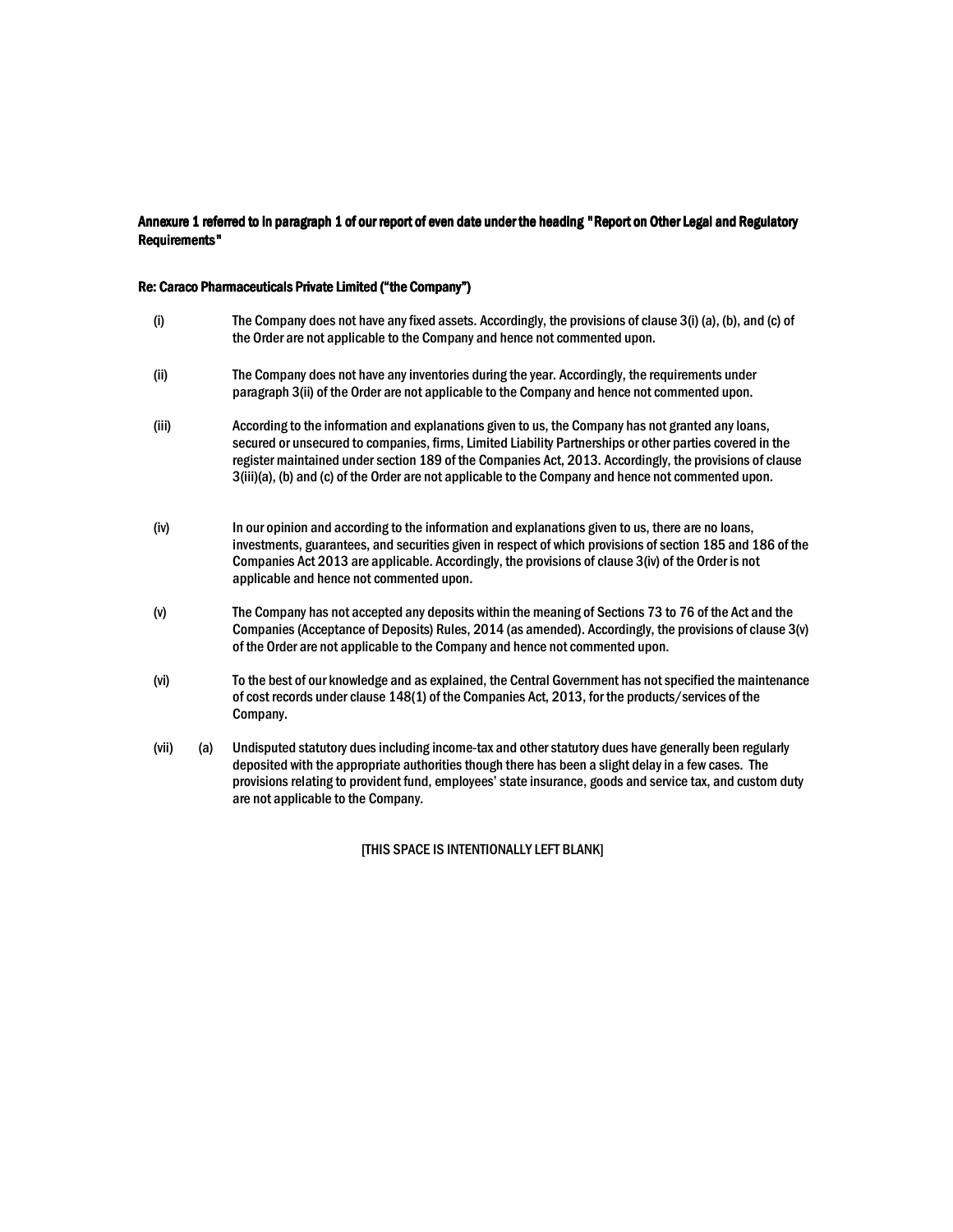According to the information and explanations given to us, undisputed dues in respect of provident fund, employees' state insurance, income-tax, service tax, sales-tax, custom duty, excise duty, value added tax, cess and other statutory dues, wherever applicable, which were outstanding, at the year end, for a period of more than six months from the date they became payable, are as follows:

**Statement of Arrears of Statutory Dues Outstanding for More than Six Months** 

| Name of the Statute                                                                    | Nature of the<br><b>Dues</b> | Amount<br>(Rs.) | Period to<br>which the<br>amount<br>relates | Due Date                | Date<br>Οf<br>Payment |
|----------------------------------------------------------------------------------------|------------------------------|-----------------|---------------------------------------------|-------------------------|-----------------------|
| Maharashtra State Tax on<br>Professions, Trades, Callings<br>and Employments Act, 1975 | Profession<br>Tax            | 2.500           | 2018-19                                     | <b>June 30.</b><br>2018 | <b>Unpaid</b>         |
| Maharashtra State Tax on<br>Professions, Trades, Callings<br>and Employments Act, 1975 | Profession<br>Tax            | 2,500           | 2019-20                                     | <b>June 30.</b><br>2019 | Unpaid                |

- According to the information and explanations given to us, there are no dues of income tax, sales-tax,  $(b)$ goods and service tax, service tax, custom duty, excise duty, value added tax and cess, wherever applicable, which have not been deposited on account of any dispute.
- (viii) According to the information and explanations given by management, the Company has not taken any loan or borrowings from a financial institution or bank or government or debenture holders during the year. Accordingly, the provisions of clause 3(viii) are not applicable to the Company and hence not commented upon.
- $(ix)$ According to the information and explanations given by management, the Company has not raised any money way of initial public offer / further public offer / debt instruments and term loans hence, reporting under clause (ix) is not applicable to the Company and hence not commented upon.
- Based upon the audit procedures performed for the purpose of reporting the true and fair view of the  $(x)$ financial statements and according to the information and explanations given by management, we report that no fraud by the Company or no fraud on the Company by the officers and employees of the Company has been noticed or reported during the year.
- $(x<sub>i</sub>)$ In our opinion, provisions of section 197 read with Schedule V of the Act are applicable to the Company for the year ended March 31, 2020. However, no managerial remuneration has been paid/provided by the Company to its directors during the year.
- $(xii)$ In our opinion, the Company is not a nidhi company. Therefore, the provisions of clause 3(xii) of the Order are not applicable to the Company and hence not commented upon.
- $(xiii)$ According to the information and explanations given by management, there are no transactions with the related parties during the year. The provisions of section 177 are not applicable to the Company and accordingly reporting under clause 3(xiii) insofar as it relates to section 177 of the Act is not applicable to the Company and hence not commented upon.
- According to the information and explanations given to us and on an overall examination of the balance  $(xiv)$ sheet, the Company has not made any preferential allotment or private placement of shares or fully or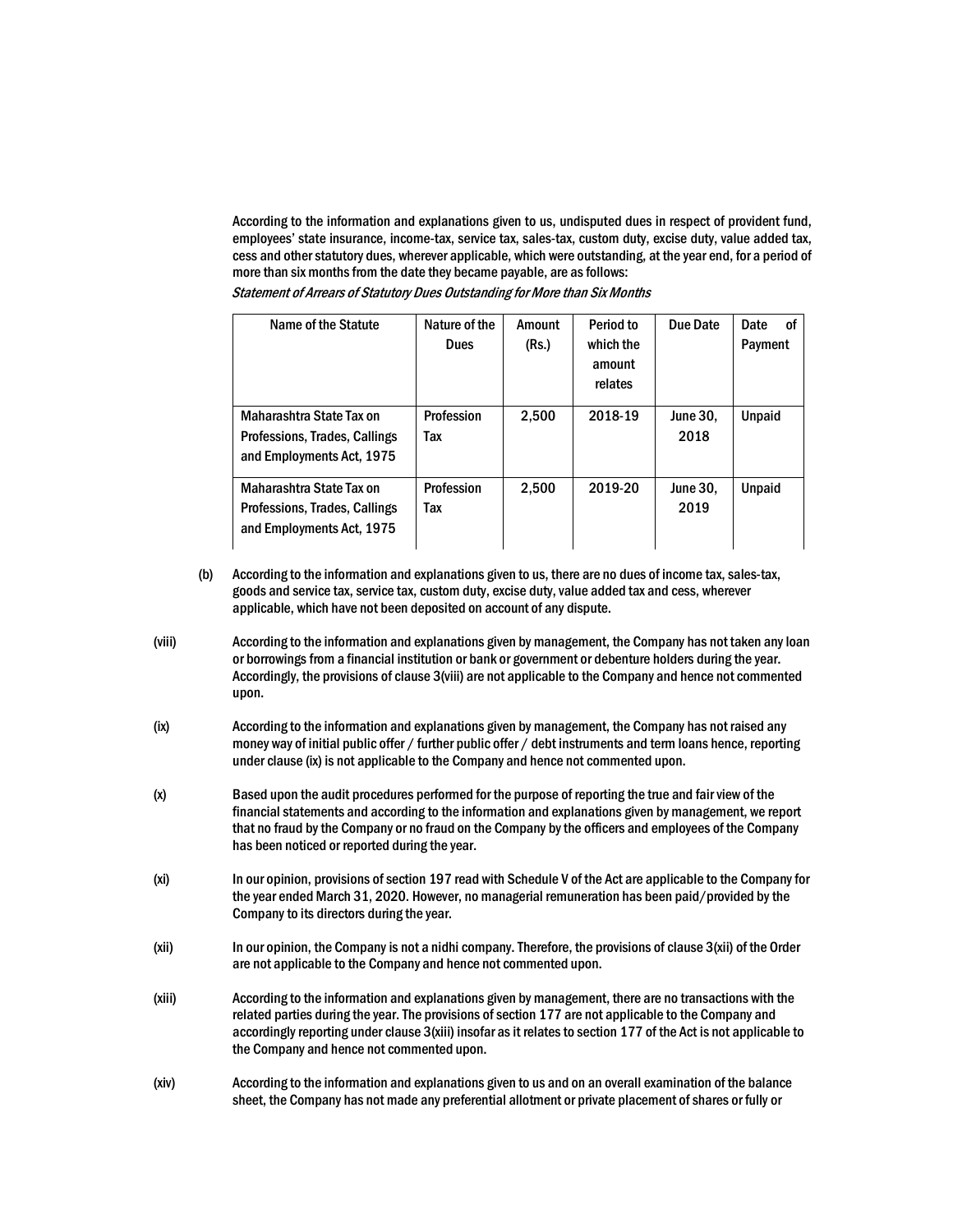partly convertible debentures during the year and hence, reporting requirements under clause 3(xiv) of the Order is not applicable to the Company and hence not commented upon.

- $(xv)$ According to the information and explanations given by the management, the Company has not entered into any non-cash transactions with directors or persons connected with him as referred to in section 192 of Companies Act, 2013.
- According to the information and explanations given to us, the provisions of section 45-IA of the Reserve (xvi) Bank of India Act, 1934 are not applicable to the Company and hence not commented upon.

#### For SRBC&COLLP

**Chartered Accountants** ICAI Firm Registration Number: 324982E/E300003

## per Paul Alvares

Partner Membership Number: 105754 UDIN: 20105754AAAACI5971 **Place of Signature: Pune** Date: May 25, 2020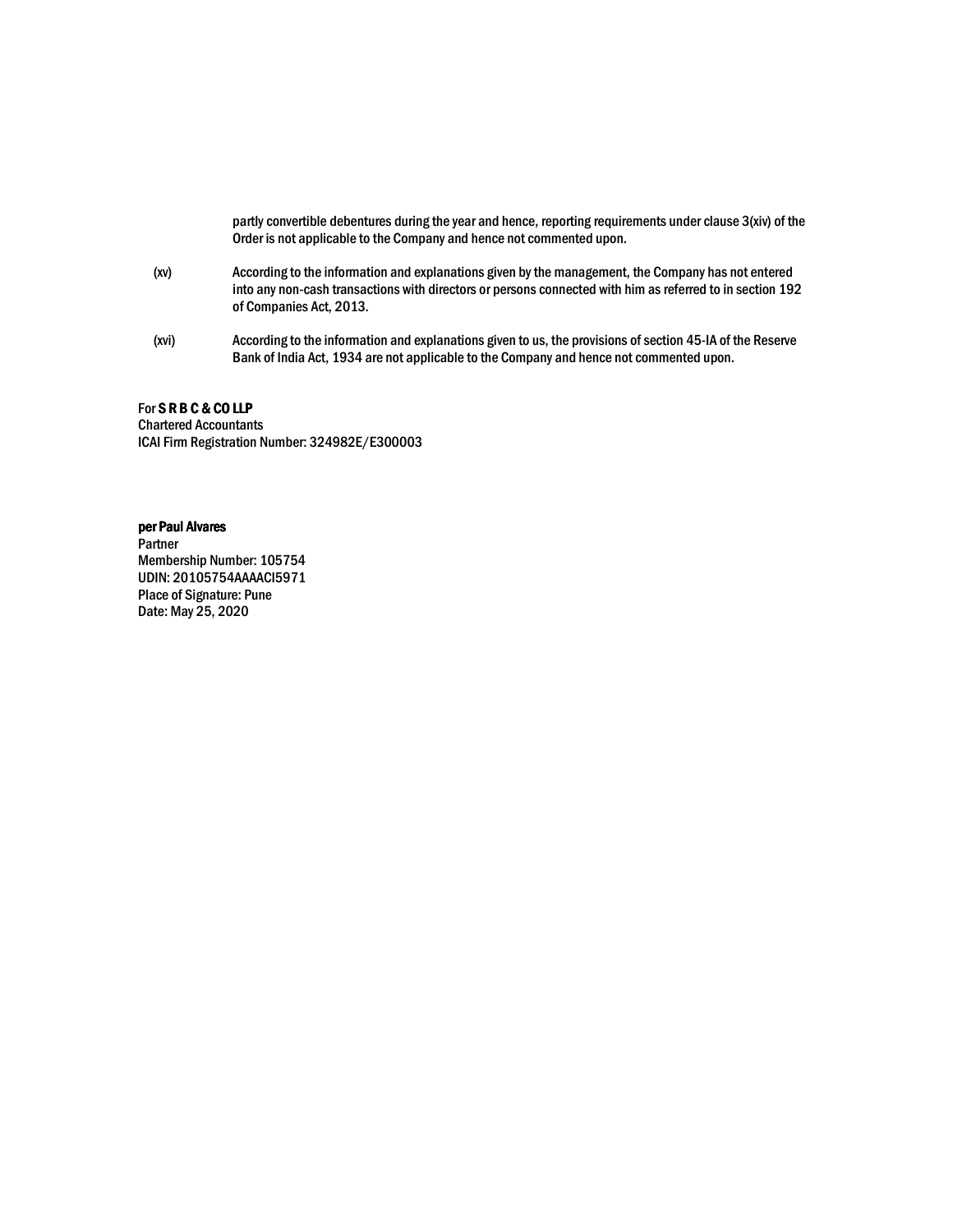## Annexure 2 to the Independent Auditor's Report of even date on the financial statements of Caraco Pharmaceuticals Private **Limited**

## Report on the Internal Financial Controls under Clause (i) of Sub-section 3 of Section 143 of the Companies Act, 2013 ("the Act")

We have audited the internal financial controls over financial reporting of Caraco Pharmaceuticals Private Limited ("the Company") as of March 31, 2020 in conjunction with our audit of the financial statements of the Company for the year ended on that date.

#### **Management's Responsibility for Internal Financial Controls**

The Company's Management is responsible for establishing and maintaining internal financial controls based on the internal control over financial reporting criteria established by the Company considering the essential components of internal control stated in the Guidance Note on Audit of Internal Financial Controls Over Financial Reporting issued by the Institute of Chartered Accountants of India. These responsibilities include the design, implementation and maintenance of adequate internal financial controls that were operating effectively for ensuring the orderly and efficient conduct of its business. including adherence to the Company's policies, the safeguarding of its assets, the prevention and detection of frauds and errors, the accuracy and completeness of the accounting records, and the timely preparation of reliable financial information. as required under the Companies Act. 2013.

#### **Auditor's Responsibility**

Our responsibility is to express an opinion on the Company's internal financial controls over financial reporting with reference to these financial statements based on our audit. We conducted our audit in accordance with the Guidance Note on Audit of Internal Financial Controls Over Financial Reporting (the "Guidance Note") and the Standards on Auditing as specified under section 143(10) of the Companies Act. 2013, to the extent applicable to an audit of internal financial controls and, both issued by the Institute of Chartered Accountants of India. Those Standards and the Guidance Note require that we comply with ethical requirements and plan and perform the audit to obtain reasonable assurance about whether adequate internal financial controls over financial reporting with reference to these financial statements was established and maintained and if such controls operated effectively in all material respects.

Our audit involves performing procedures to obtain audit evidence about the adequacy of the internal financial controls over financial reporting with reference to these financial statements and their operating effectiveness. Our audit of internal financial controls over financial reporting included obtaining an understanding of internal financial controls over financial reporting with reference to these financial statements, assessing the risk that a material weakness exists, and testing and evaluating the design and operating effectiveness of internal control based on the assessed risk. The procedures selected depend on the auditor's judgement, including the assessment of the risks of material misstatement of the financial statements, whether due to fraud or error.

We believe that the audit evidence we have obtained is sufficient and appropriate to provide a basis for our audit opinion on the internal financial controls over financial reporting with reference to these financial statements.

#### Meaning of Internal Financial Controls Over Financial Reporting With Reference to these Financial Statements

A company's internal financial control over financial reporting with reference to these financial statements is a process designed to provide reasonable assurance regarding the reliability of financial reporting and the preparation of financial statements for external purposes in accordance with generally accepted accounting principles. A company's internal financial control over financial reporting with reference to these financial statements includes those policies and procedures that (1) pertain to the maintenance of records that, in reasonable detail, accurately and fairly reflect the transactions and dispositions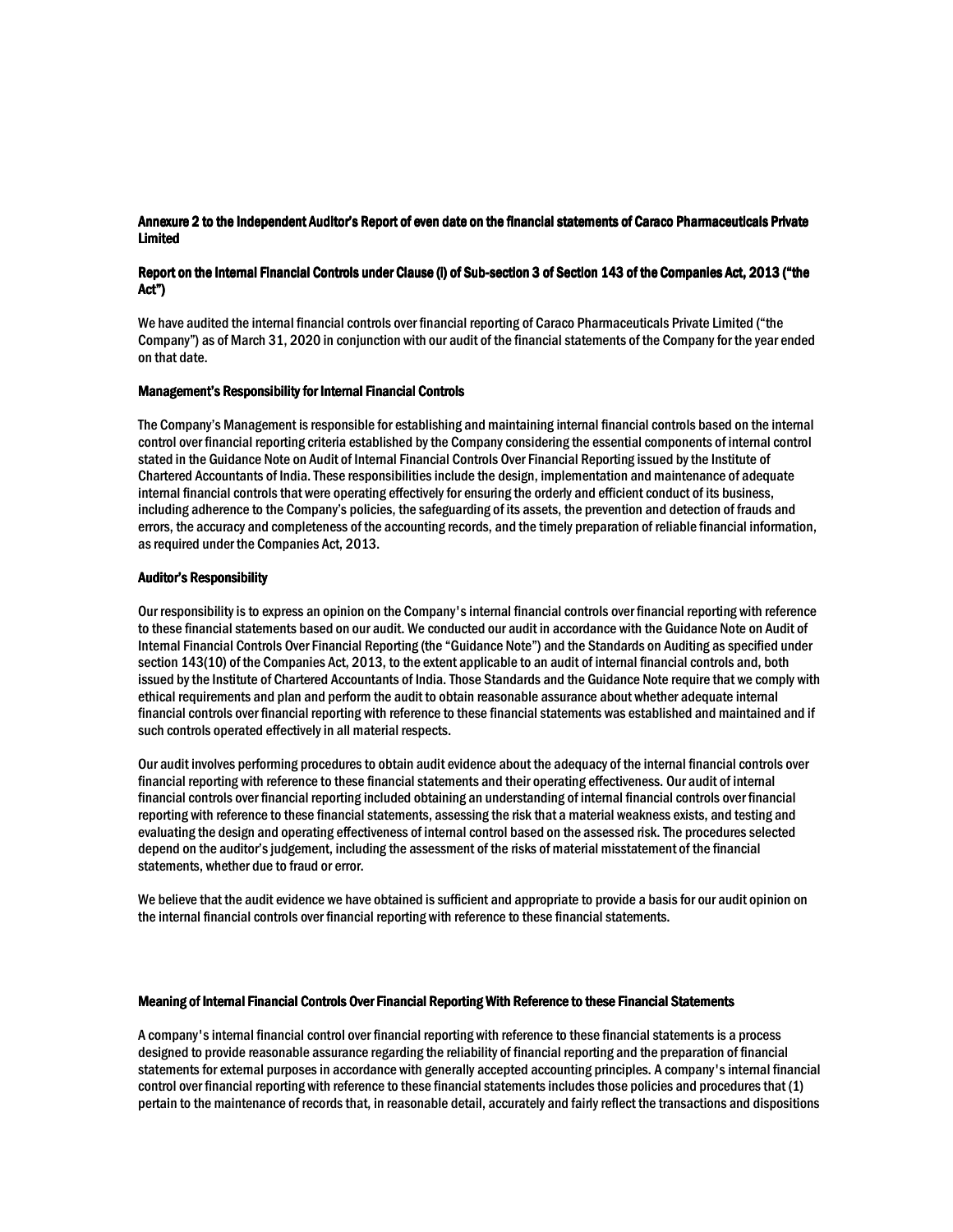of the assets of the company; (2) provide reasonable assurance that transactions are recorded as necessary to permit preparation of financial statements in accordance with generally accepted accounting principles, and that receipts and expenditures of the company are being made only in accordance with authorisations of management and directors of the company; and (3) provide reasonable assurance regarding prevention or timely detection of unauthorised acquisition, use, or disposition of the company's assets that could have a material effect on the financial statements.

#### Inherent Limitations of Internal Financial Controls Over Financial Reporting With Reference to these Financial Statements

Because of the inherent limitations of internal financial controls over financial reporting with reference to these financial statements, including the possibility of collusion or improper management override of controls, material misstatements due to error or fraud may occur and not be detected. Also, projections of any evaluation of the internal financial controls over financial reporting with reference to these financial statements to future periods are subject to the risk that the internal financial control over financial reporting with reference to these financial statements may become inadequate because of changes in conditions, or that the degree of compliance with the policies or procedures may deteriorate.

#### **Opinion**

In our opinion, the Company has, in all material respects, adequate internal financial controls over financial reporting with reference to these financial statements and such internal financial controls over financial reporting with reference to these financial statements were operating effectively as at March 31, 2020, based on the internal control over financial reporting criteria established by the Company considering the essential components of internal control stated in the Guidance Note on Audit of Internal Financial Controls Over Financial Reporting issued by the Institute of Chartered Accountants of India.

For SRBC&COLLP **Chartered Accountants** ICAI Firm Registration Number: 324982E/E300003

#### per Paul Alvares

Partner Membership Number: 105754 UDIN: 20105754AAAACI5971 **Place of Signature: Pune** Date: May 25, 2020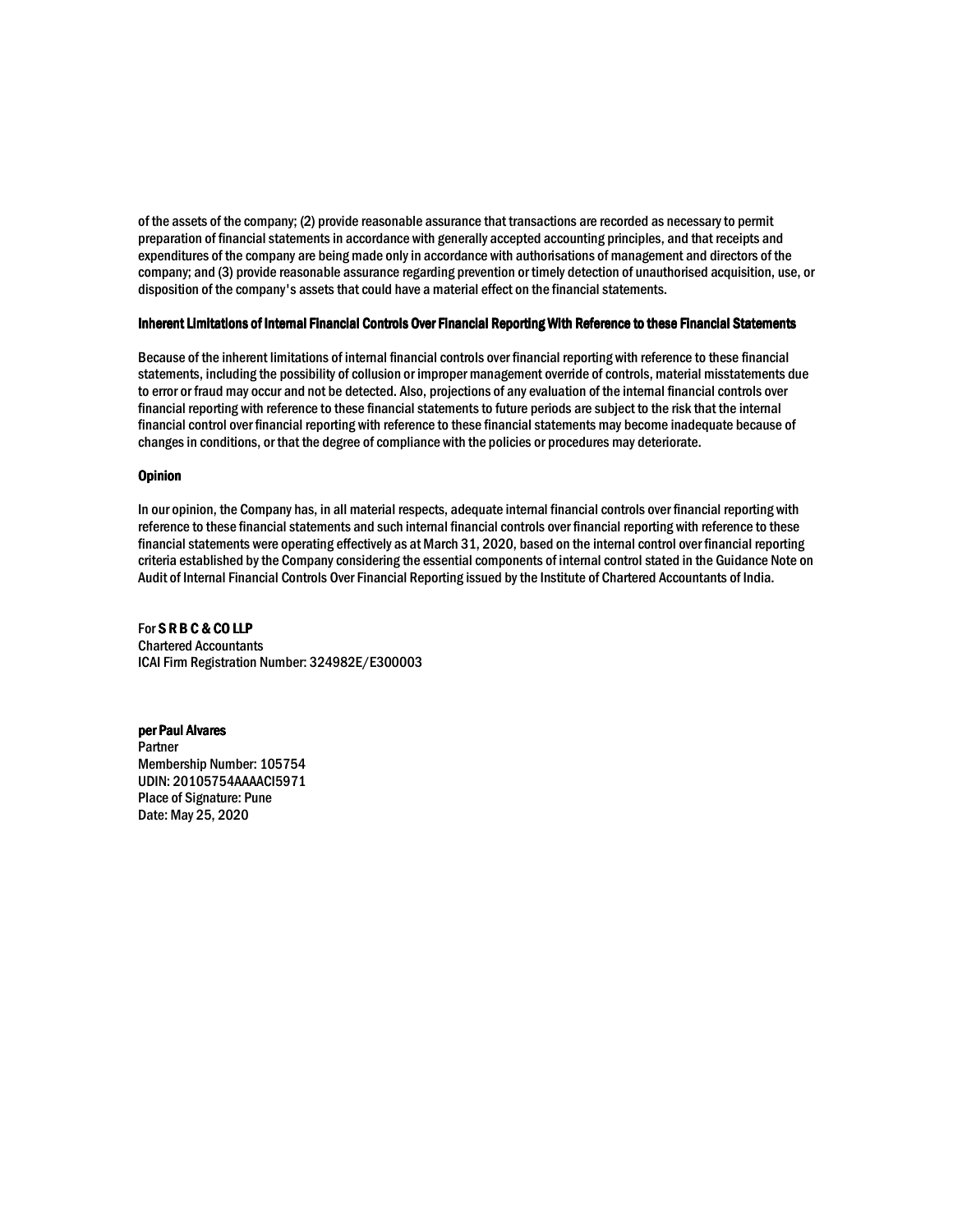## **CARACO PHARMACEUTICALS PRIVATE LIMITED**

**BALANCE SHEET AS AT MARCH 31, 2020** 

|                                                           |              |                | Amount र       |
|-----------------------------------------------------------|--------------|----------------|----------------|
| <b>Particulars</b>                                        | <b>Notes</b> | As at          | As at          |
|                                                           |              | March 31, 2020 | March 31, 2019 |
|                                                           |              |                |                |
| <b>ASSETS</b>                                             |              |                |                |
| <b>Current assets</b>                                     |              |                |                |
| <b>Financial assets</b>                                   |              |                |                |
| (i)Cash and cash equivalents                              | 3            | 12,838         | 12,838         |
| <b>Total current assets</b>                               |              | 12,838         | 12,838         |
|                                                           |              |                |                |
| <b>TOTAL ASSETS</b>                                       |              | 12,838         | 12,838         |
|                                                           |              |                |                |
| <b>EQUITY AND LIABILITIES</b>                             |              |                |                |
| <b>Equity</b>                                             |              |                |                |
| (a) Equity share capital                                  | 4            | 100,000        | 100,000        |
| (b) Other equity                                          |              | (219, 422)     | (157, 382)     |
| <b>Total equity</b>                                       |              | (119, 422)     | (57, 382)      |
|                                                           |              |                |                |
| <b>Current liabilities</b>                                |              |                |                |
| (a) Financial liabilities                                 |              |                |                |
| (i) Borrowings                                            | 5            | 74,990         |                |
| (ii) Trade payables                                       |              |                |                |
| (a) total outstanding dues of micro and small enterprises |              |                |                |
| (refer note 11)                                           |              |                |                |
| (b) total outstanding dues of creditors other than micro  |              |                |                |
| and small enterprises                                     |              | 52,270         | 39,695         |
| (b) Other current liabilities                             | 6            | 5,000          | 30,525         |
| <b>Total current liabilities</b>                          |              | 132,260        | 70,220         |
|                                                           |              |                |                |
| <b>TOTAL EQUITY AND LIABILITIES</b>                       |              | 12,838         | 12,838         |
|                                                           |              |                |                |

The accompanying notes are an integral part of the financial statements

As per our report of even date

For SRBC&COLLP **Chartered Accountants** ICAI Firm Registration No.: 324982E/E300003

per Paul Alvares Partner Membership No.: 105754 Pune, May 25, 2020

For and on behalf of the Board of Directors of **CARACO PHARMACEUTICALS PRIVATE LIMITED** 

Chandrakant Khubchandbhai Agrawal Director DIN: 02525499

#### Ashok Indulal Bhuta

Director DIN: 00065307 Mumbai, May 25, 2020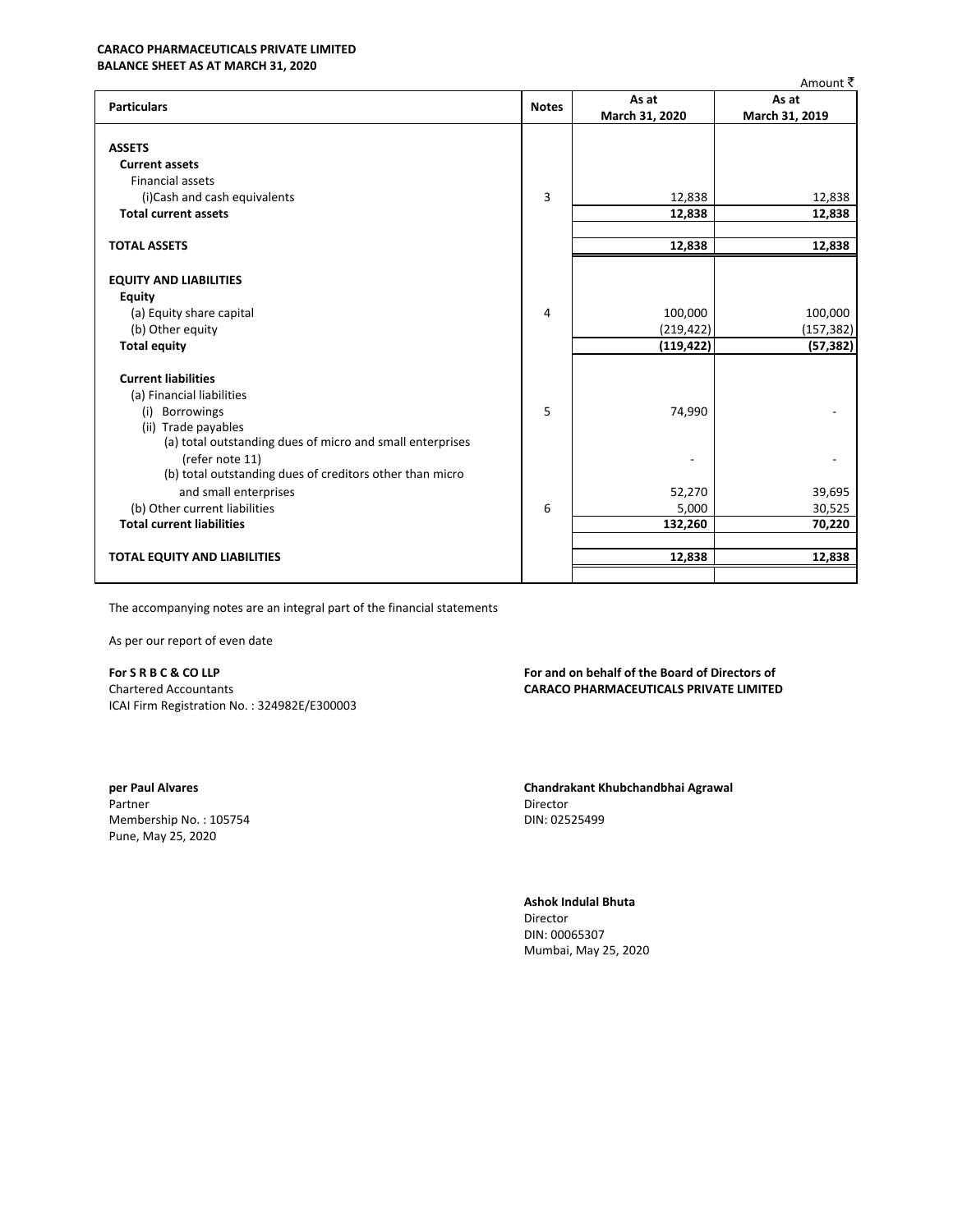## **CARACO PHARMACEUTICALS PRIVATE LIMITED** STATEMENT OF PROFIT AND LOSS FOR THE YEAR ENDED MARCH 31, 2020

|                                                                       |              |                          | Amount ₹           |
|-----------------------------------------------------------------------|--------------|--------------------------|--------------------|
|                                                                       |              | For the year ended       | For the year ended |
| <b>Particulars</b>                                                    | <b>Notes</b> | March 31, 2020           | March 31, 2019     |
|                                                                       |              |                          |                    |
| (I) Income                                                            |              | $\overline{\phantom{a}}$ |                    |
| Total income (I)                                                      |              | ٠                        |                    |
|                                                                       |              |                          |                    |
| (II) Expenses                                                         |              |                          |                    |
| (a) Finance cost                                                      | 7            | 5,405                    |                    |
| (b) Other expenses                                                    | 8            | 56,635                   | 40,168             |
| Total expenses (II)                                                   |              | 62,040                   | 40,168             |
|                                                                       |              |                          |                    |
| (III) Loss before tax (I - II)                                        |              | (62, 040)                | (40, 168)          |
|                                                                       |              |                          |                    |
| (IV) Tax expenses                                                     | 9            | $\blacksquare$           |                    |
|                                                                       |              |                          |                    |
| (V) Loss for the year (III - IV)                                      |              | (62, 040)                | (40, 168)          |
|                                                                       |              |                          |                    |
|                                                                       |              |                          |                    |
| Total comprehensive income / (loss) for the year                      |              | (62,040)                 | (40, 168)          |
|                                                                       |              |                          |                    |
| Earnings per equity share (face value per equity shares $\bar{z}$ 10) | 10           |                          |                    |
| Basic (in ₹)                                                          |              | (6.20)                   | (4.02)             |
| Diluted (in ₹)                                                        |              | (6.20)                   | (4.02)             |
|                                                                       |              |                          |                    |

The accompanying notes are an integral part of the financial statements

As per our report of even date

For S R B C & CO LLP **Chartered Accountants** ICAI Firm Registration No.: 324982E/E300003 For and on behalf of the Board of Directors of **CARACO PHARMACEUTICALS PRIVATE LIMITED** 

per Paul Alvares Partner Membership No.: 105754 Pune, May 25, 2020

Chandrakant Khubchandbhai Agrawal Director DIN: 02525499

**Ashok Indulal Bhuta** Director DIN: 00065307 Mumbai, May 25, 2020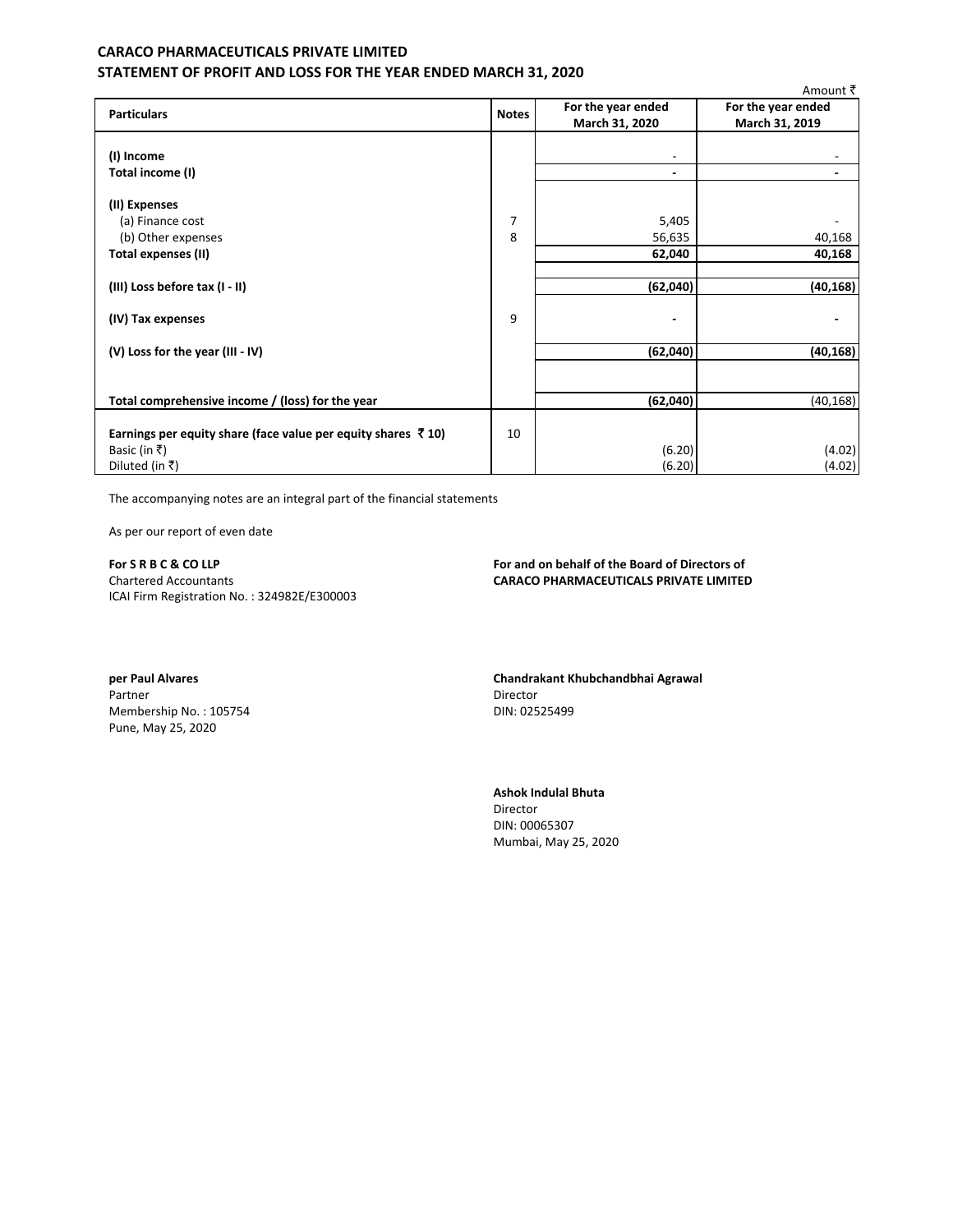#### CARACO PHARMACEUTICALS PRIVATE LIMITED STATEMENT OF CHANGES IN EQUITY FOR THE YEAR ENDED MARCH 31, 2020

|                                                  |                                |                                                                                           | Amount ₹     |
|--------------------------------------------------|--------------------------------|-------------------------------------------------------------------------------------------|--------------|
| <b>Particulars</b>                               | <b>Equity share</b><br>capital | <b>Reserve and surplus</b><br><b>Retained earnings</b><br>(Surplus in profit and<br>loss) | <b>Total</b> |
| Balance as at March 31, 2018                     | 100,000                        | (117, 214)                                                                                | (17, 214)    |
| Loss for the year                                |                                | (40, 168)                                                                                 | (40, 168)    |
| Total comprehensive income / (loss) for the year | $\blacksquare$                 | (40, 168)                                                                                 | (40, 168)    |
|                                                  |                                |                                                                                           |              |
| Balance as at March 31, 2019                     | 100,000                        | (157, 382)                                                                                | (57, 382)    |
| Loss for the year                                |                                | (62,040)                                                                                  | (62,040)     |
| Total comprehensive income / (loss) for the year | $\blacksquare$                 | (62,040)                                                                                  | (62,040)     |
|                                                  |                                |                                                                                           |              |
| Balance as at March 31, 2020                     | 100,000                        | (219, 422)                                                                                | (119, 422)   |

The accompanying notes are an integral part of the financial statements

As per our report of even date

For SRBC&COLLP Chartered Accountants ICAI Firm Registration No.: 324982E/E300003 For and on behalf of the Board of Directors of **CARACO PHARMACEUTICALS PRIVATE LIMITED** 

per Paul Alvares Partner Membership No.: 105754 Pune, May 25, 2020

Chandrakant Khubchandbhai Agrawal Director DIN: 02525499

## Ashok Indulal Bhuta

Director DIN: 00065307 Mumbai, May 25, 2020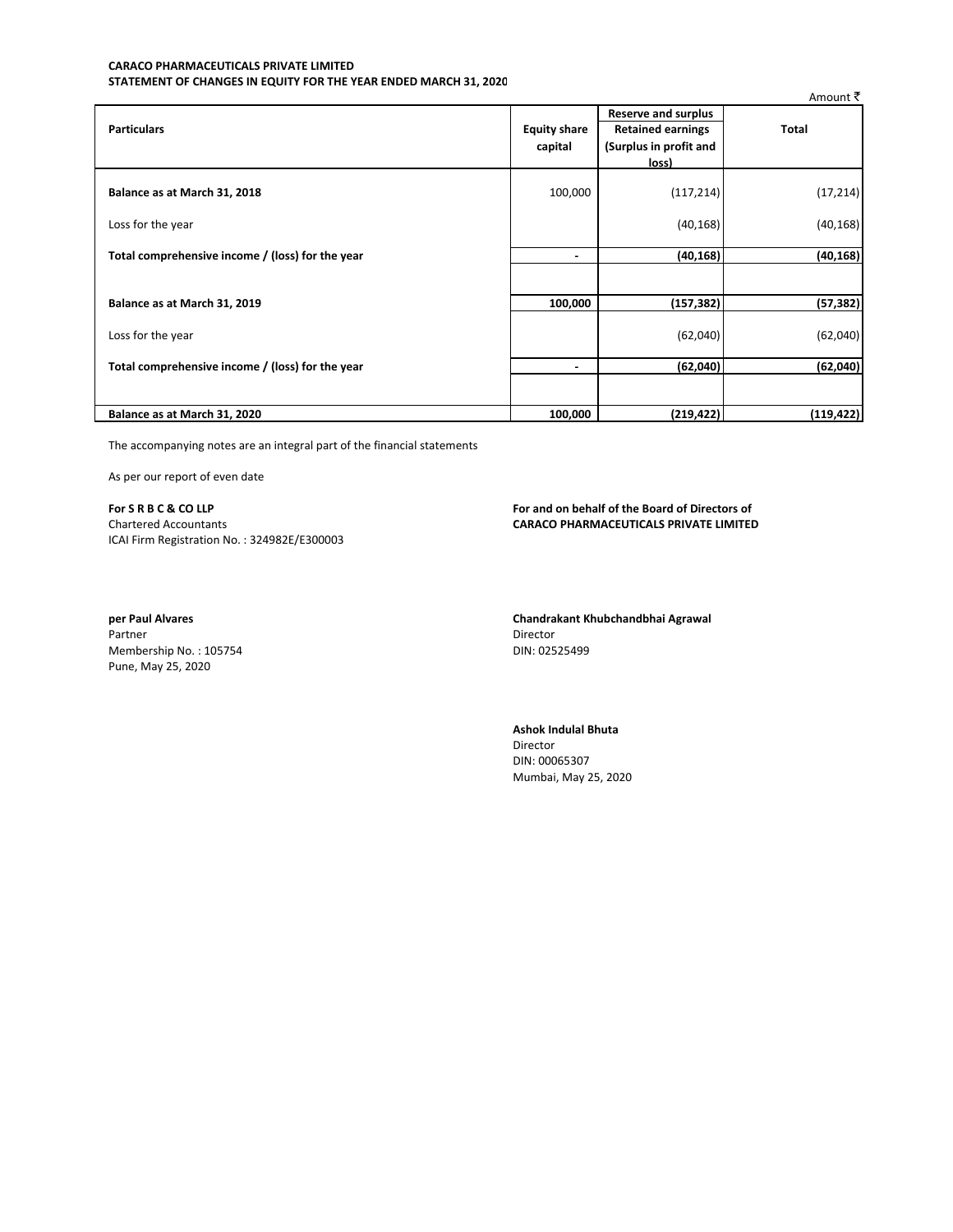#### **CARACO PHARMACEUTICALS PRIVATE LIMITED** CASH FLOW STATEMENT FOR THE YEAR ENDED MARCH 31, 2020

|                                                                |           | For the year ended<br>March 31, 2020 |           | Amount ₹<br>For the year ended<br>March 31, 2019 |  |
|----------------------------------------------------------------|-----------|--------------------------------------|-----------|--------------------------------------------------|--|
| <b>Particulars</b>                                             |           |                                      |           |                                                  |  |
| A) Cash flow from operating activities                         |           |                                      |           |                                                  |  |
| Loss before tax                                                | (62,040)  |                                      | (40, 168) |                                                  |  |
| Adjustment for:                                                |           |                                      |           |                                                  |  |
| Interest expense                                               | 5,405     |                                      |           |                                                  |  |
| Operating loss before working capital changes                  | (56, 635) |                                      | (40, 168) |                                                  |  |
| Movement in working capital :                                  |           |                                      |           |                                                  |  |
| Increase in trade payables                                     | 12,575    |                                      | 39,695    |                                                  |  |
| Decrease in other current liabilities                          | (25, 525) |                                      | (735)     |                                                  |  |
| Cash used in operations                                        | (69, 585) |                                      | (1,208)   |                                                  |  |
| Income tax paid                                                |           |                                      |           |                                                  |  |
| Cash used in operating activities (A)                          |           | (69, 585)                            |           | (1,208)                                          |  |
| B) Cash flow from investing activities (B)                     |           |                                      |           |                                                  |  |
| C) Cash flow from financing activities                         |           |                                      |           |                                                  |  |
| Proceeds from borrowings-holding company                       | 69,585    |                                      |           |                                                  |  |
| Net cash generated from financing activities (C)               |           | 69,585                               |           |                                                  |  |
| Net increase / (decrease) in cash and cash equivalents (A+B+C) |           |                                      |           | (1,208)                                          |  |
| Cash and cash equivalents at beginning of the year             |           | 12,838                               |           | 14,046                                           |  |
| Cash and cash equivalents at the end of the year               |           | 12,838                               |           | 12,838                                           |  |

| Cash and cash equivalents comprises of (refer note 3) |                | Amount ₹       |
|-------------------------------------------------------|----------------|----------------|
| <b>Particulars</b>                                    | As at          | As at          |
|                                                       | March 31, 2020 | March 31, 2019 |
| Cash on hand                                          | 780            | 780            |
| Balances with banks                                   |                |                |
| In current accounts                                   | 12,058         | 12,058         |
|                                                       | 12,838         | 12,838         |

The accompanying notes are an integral part of the financial statements

As per our report of even date

For SRBC&COLLP Chartered Accountants ICAI Firm Registration No.: 324982E/E300003 For and on behalf of the Board of Directors of **CARACO PHARMACEUTICALS PRIVATE LIMITED** 

Chandrakant Khubchandbhai Agrawal Director DIN: 02525499

**Ashok Indulal Bhuta** Director DIN: 00065307 Mumbai, May 25, 2020

per Paul Alvares Partner Membership No.: 105754 Pune, May 25, 2020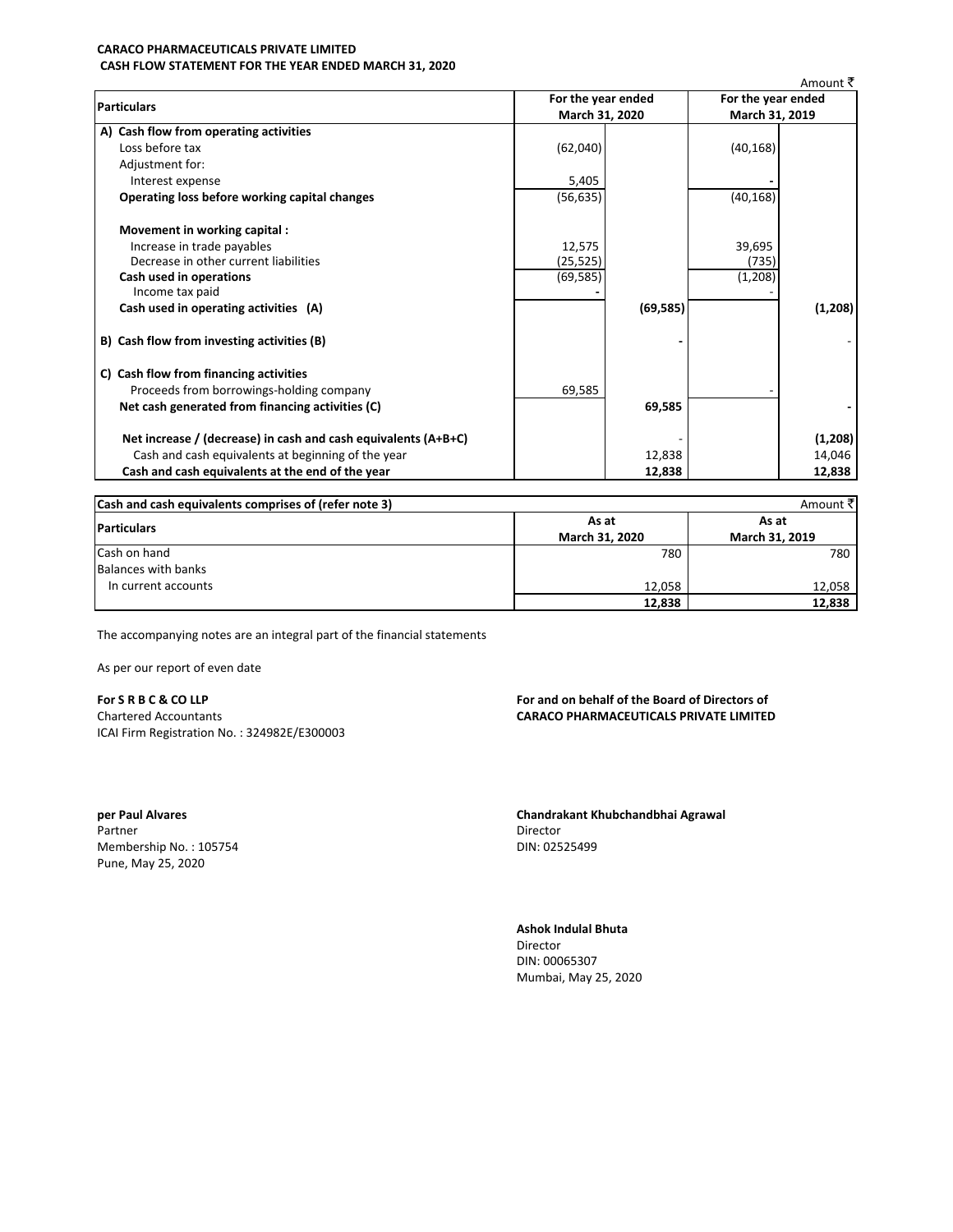#### 1. General Information

Caraco Pharmaceuticals Private Limited ("the Company") is a private limited company incorporated and domiciled in India, having it's registered office at Acme Plaza, Andheri-Kurla Road, Andheri (East), Mumbai - 400 059. The Company is a 100% subsidiary of Faststone Mercantile Company Private Limited.

The Financial statements were authorised for issue in accordance with a resolution of the directors on May 25, 2020.

#### **SIGNIFICANT ACCOUNTING POLICIES:**

#### 2.1 Statement of compliance

The Company has prepared financial statements for the year ended March 31, 2020 in accordance with Indian Accounting Standards (Ind AS) notified under the Companies (Indian Accounting Standards) Rules, 2015 together with the comparative period data as at and for the year ended March 31, 2019.

#### 2.2 Basis of preparation and presentation

The financial statements have been prepared on the historical cost basis, except for certain financial instruments that are measured at fair values at the end of each reporting period, as explained in the accounting policies below.

Historical cost is generally based on the fair value of the consideration given in exchange for goods and services. Fair value is the price that would be received to sell an asset or paid to transfer a liability in an orderly transaction between market participants at the measurement date, regardless of whether that price is directly observable or estimated using another valuation technique. In estimating the fair value of an asset or a liability, the Company takes into account the characteristics of the asset or liability if market participants would take those characteristics into account when pricing the asset or liability at the measurement date. Fair value for measurement and/or disclosure purposes in these financial statements is determined on such a basis, except for share-based payment transactions that are within the scope of Ind AS 102, leasing transactions that are within the scope of Ind AS 116, and measurements that have some similarities to fair value but are not fair value, such as net realisable value in Ind AS 2 or value in use in Ind AS 36.

In addition, for financial reporting purposes, fair value measurements are categorised into Level 1, 2, or 3 based on the degree to which the inputs to the fair value measurements are observable and the significance of the inputs to the fair value measurement in its entirety, which are described as follows:

. Level 1 inputs are quoted prices (unadjusted) in active markets for identical assets or liabilities that the entity can access at the measurement date;

. Level 2 inputs are inputs, other than quoted prices included within Level 1, that are observable for the asset or liability, either directly or indirectly; and

• Level 3 inputs are unobservable inputs for the asset or liability.

The Company has consistently applied the following accounting policies to all periods presented in these financial statements.

#### A. Current vs Non-current

The Company presents assets and liabilities in the balance sheet based on current / non-current classification. An asset is treated as current when it is:

- Expected to be realised or intended to be sold or consumed in normal operating cycle
- . Held primarily for the purpose of trading
- Expected to be realised within twelve months after the reporting period, or

. Cash or cash equivalent unless restricted from being exchanged or used to settle a liability for at least twelve months after the reporting period

All other assets are classified as non-current.

A liability is current when:

- It is expected to be settled in normal operating cycle
- . It is held primarily for the purpose of trading
- . It is due to be settled within twelve months after the reporting period, or
- There is no unconditional right to defer the settlement of the liability for at least twelve months after the reporting period

The Company classifies all other liabilities as non-current.

The operating cycle is the time between the acquisition of assets for processing and their realisation in cash and cash equivalents. The Company has identified twelve months as its operating cycle.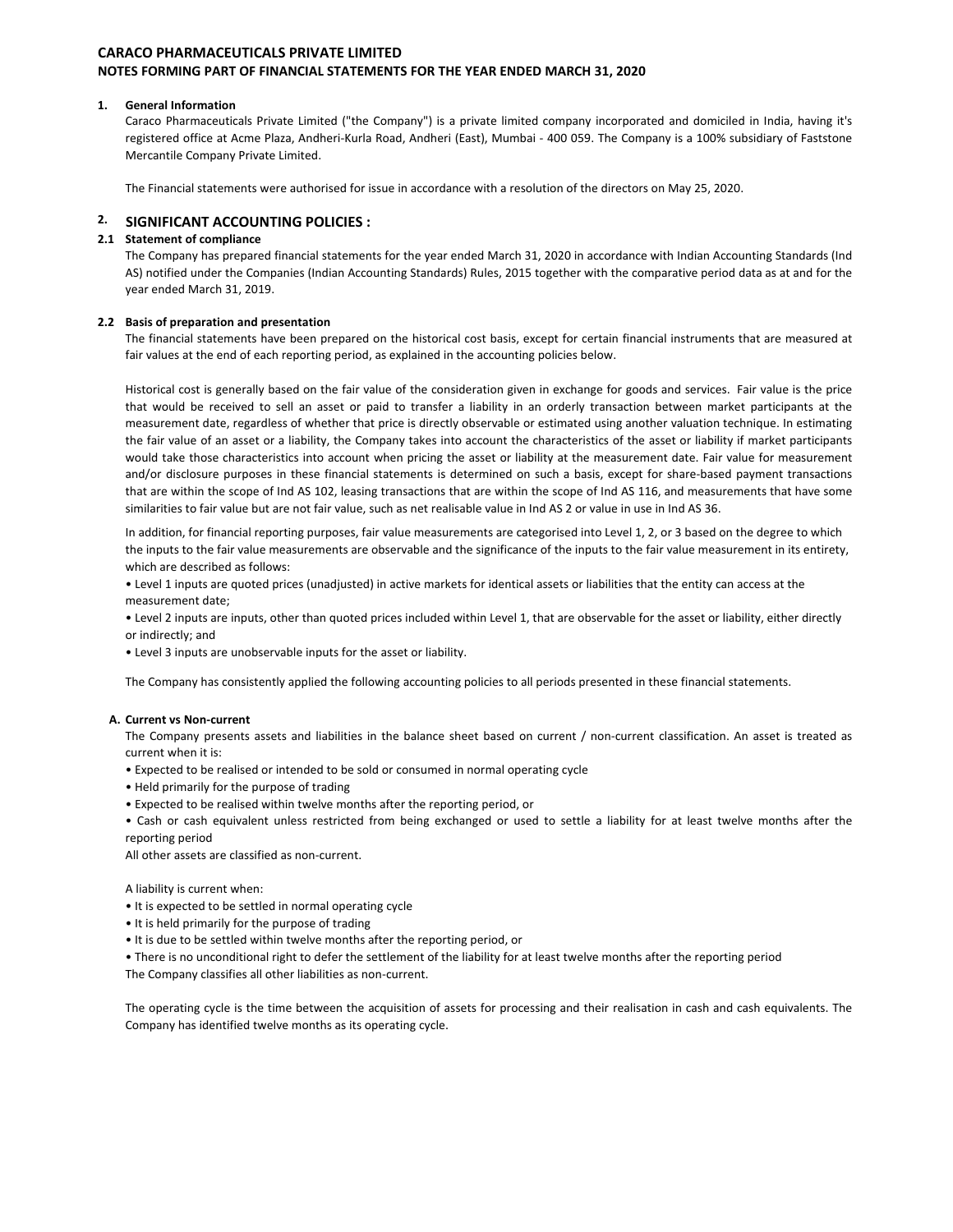#### **B. Financial instruments**

A financial instrument is any contract that gives rise to a financial asset of one entity and a financial liability or equity instrument of another entity.

Financial assets and liabilities are recognised when the Company becomes a party to the contractual provisions of the instrument. Financial assets and liabilities are initially measured at fair value. Transaction costs that are directly attributable to the acquisition or issue of financial assets and financial liabilities (other than financial assets and financial liabilities at fair value through profit or loss) are added to or deducted from the fair value measured on initial recognition of financial asset or financial liability.

Financial assets are subsequently measured at amortised cost if these financial assets are held within a business whose objective is to hold these assets to collect contractual cash flows and the contractual terms of the financial assets give rise on specified dates to cash flows that are solely payments of principal and interest on the principal amount outstanding. Financial liabilities are measured at amortised cost using the effective interest method.

#### C. Income tax

Income tax expense consists of current and deferred tax. Income tax expense is recognised in profit or loss except to the extent that it relates to items recognised in OCI or directly in equity, in which case it is recognised in OCI or directly in equity respectively. Current tax is the expected tax payable on the taxable profit for the year, using tax rates enacted or substantively enacted by the end of the reporting period, and any adjustment to tax payable in respect of previous years. Current tax assets and tax liabilities are offset where the Company has a legally enforceable right to offset and intends either to settle on a net basis, or to realise the asset and settle the liability simultaneously.

Deferred tax is recognised on temporary differences between the carrying amounts of assets and liabilities in the financial statements and the corresponding tax bases used in the computation of taxable profit.

Deferred tax is measured at the tax rates that are expected to be applied to the temporary differences when they reverse, based on the laws that have been enacted or substantively enacted by the end of the reporting period. Deferred tax assets and liabilities

are offset if there is a legally enforceable right to set off corresponding current tax assets against current tax liabilities and the deferred tax assets and deferred tax liabilities relate to income taxes levied by the same tax authority on the Company.

A deferred tax asset is recognised to the extent that it is probable that future taxable profits will be available against which the temporary difference can be utilised. Deferred tax assets are reviewed at each reporting date and are reduced to the extent that it is no longer probable that the related tax benefit will be realised.

Minimum Alternate Tax ('MAT') under the provisions of the Income-tax Act, 1961 is recognised as current tax in the Statement of Profit and Loss. The credit available under the Income-tax Act, 1961 in respect of MAT paid is recognised as an asset only when and to the extent there is convincing evidence that the Company will pay normal income tax during the period for which the MAT credit can be carried forward for set-off against the normal tax liability. MAT credit recognised as an asset is reviewed at each Balance Sheet date and written down to the extent the aforesaid convincing evidence no longer exists.

#### D. Provisions, Contingent Liabilities and Contingent Assets

Provisions are recognised when the Company has a present obligation (legal or constructive) as a result of past event, it is probable that an outflow of resources embodying economic benefits will be required to settle the obligation and a reliable estimate can be made of the amount of obligation. The expense relating to a provision is presented in the statement of profit and loss net of any reimbursement.

Contingent liability is disclosed for (i) Possible obligations which will be confirmed only by future events not wholly within the control of the Company or (ii) Present obligations arising from past events where it is not probable that an outflow of resources will be required to settle the obligation or a reliable estimate of the amount of the obligation cannot be made.

Contingent assets are not recognised in the financial statements.

#### E. Cash and cash equivalents

Cash and cash equivalents in the balance sheet comprise cash at banks and on hand and short-term deposits with an original maturity of three months or less, which are subject to an insignificant risk of changes in value.

For the purpose of the statement of cash flows, cash and cash equivalents consist of cash and short-term deposits, as defined above, net of outstanding bank overdrafts as they are considered an integral part of the Company's cash management.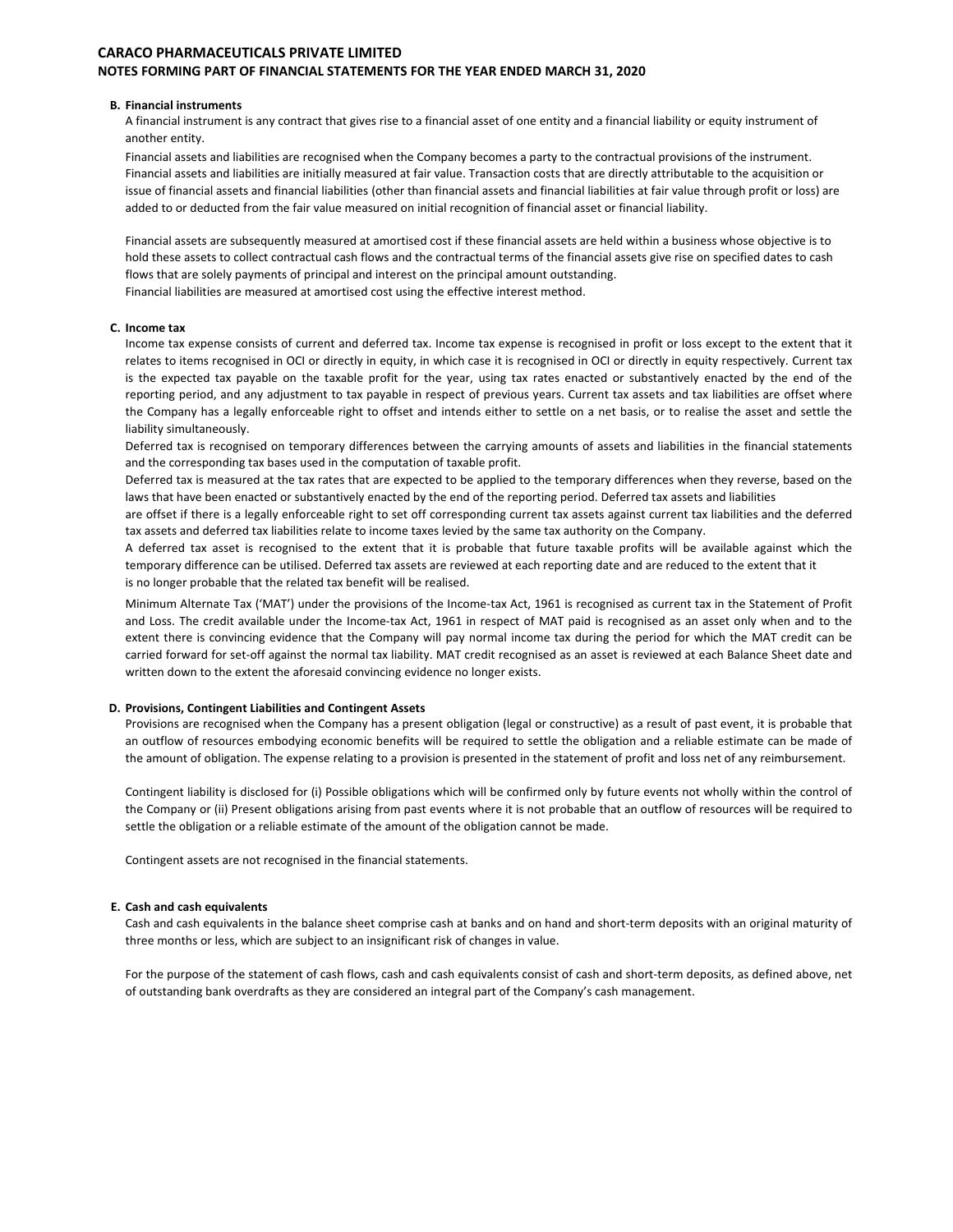#### F. Earnings per share

The Company presents basic and diluted earnings per share ("EPS") data for its equity shares. Basic EPS is calculated by dividing the profit or loss attributable to equity shareholders of the Company by the weighted average number of equity shares outstanding during the period. Diluted EPS is determined by adjusting the profit or loss attributable to equity shareholders and the weighted average number of equity shares outstanding for the effects of all dilutive potential ordinary shares.

The number of equity shares and potentially dilutive equity shares are adjusted retrospectively for all periods presented for any share splits and bonus shares issues including for changes effected prior to the approval of the financial statements by the Board of Directors.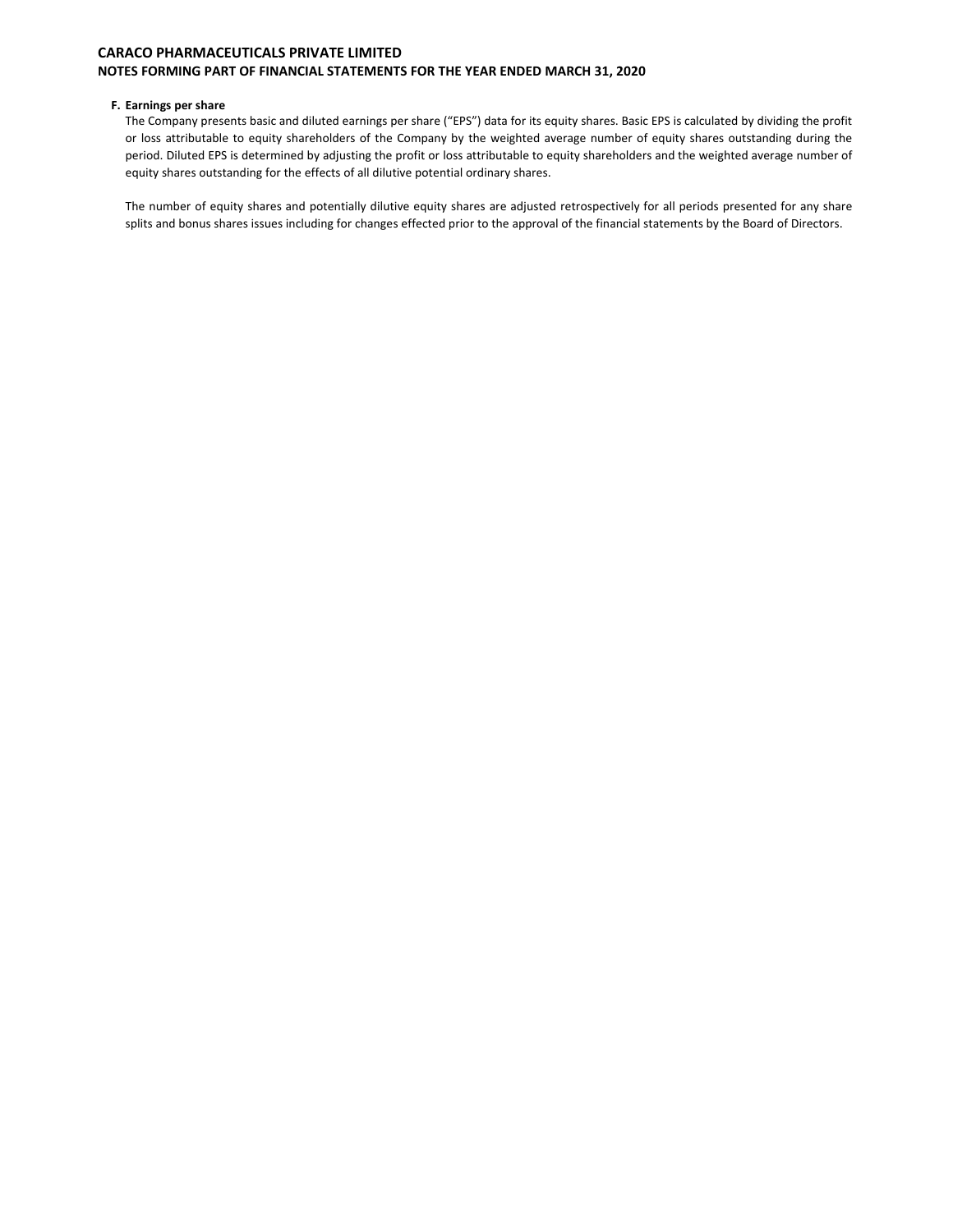$NOTE: 3$ 

| <b>CASH AND CASH EQUIVALENTS</b>    |                         | Amount ₹                |
|-------------------------------------|-------------------------|-------------------------|
| <b>Particulars</b>                  | As at<br>March 31, 2020 | As at<br>March 31, 2019 |
| Cash on hand<br>Balances with banks | 780                     | 780                     |
| In current accounts                 | 12,058                  | 12,058                  |
|                                     | 12,838                  | 12,838                  |

# $NOTE: 4$

| <b>EQUITY SHARE CAPITAL</b><br>Amount र |        |                         |        |                |  |  |
|-----------------------------------------|--------|-------------------------|--------|----------------|--|--|
|                                         |        | As at<br>March 31, 2020 |        | As at          |  |  |
| <b>Particulars</b>                      |        |                         |        | March 31, 2019 |  |  |
|                                         | No.    |                         | No.    |                |  |  |
| Authorised share capital                |        |                         |        |                |  |  |
| Equity shares of ₹10 each               | 50,000 | 500,000                 | 50,000 | 500,000        |  |  |
|                                         | 50,000 | 500,000                 | 50,000 | 500,000        |  |  |
|                                         |        |                         |        |                |  |  |
| Issued, subscribed and fully paid up    |        |                         |        |                |  |  |
| Equity shares of ₹10 each               | 10,000 | 100,000                 | 10,000 | 100,000        |  |  |
|                                         | 10,000 | 100,000                 | 10,000 | 100,000        |  |  |

## Reconciliation of the number of equity shares and amount outstanding at the beginning and at the end of reporting period

|                                            | As at                    |         | As at                    |         |  |
|--------------------------------------------|--------------------------|---------|--------------------------|---------|--|
| <b>Particulars</b>                         | March 31, 2020           |         | March 31, 2019           |         |  |
|                                            | No.                      |         | No.                      |         |  |
|                                            |                          |         |                          |         |  |
| Reconciliation of fully paid equity shares |                          |         |                          |         |  |
| Opening balance                            | 10,000                   | 100,000 | 10,000                   | 100,000 |  |
| Add: Issued during the year                | $\overline{\phantom{0}}$ | -       | $\overline{\phantom{a}}$ |         |  |
| Closing balance                            | 10,000                   | 100,000 | 10,000                   | 100,000 |  |

## Details of shareholders holding more than 5% in the Company

|                                              | As at          |      | As at          |      |
|----------------------------------------------|----------------|------|----------------|------|
| <b>Particulars</b>                           | March 31, 2020 |      | March 31, 2019 |      |
|                                              | No.            | %    | No.            | %    |
| Faststone Mercantile Company Private Limited | 10,000         | 100% | 10,000         | 100% |

Rights, preference and restrictions attached to equity shares: The equity shares of the Company, having par value of  $\bar{\tau}$  10 per share, rank pari passu in all respects including voting rights and entitlement to dividend.

No equity share have been issued as bonus or shares issued for consideration other than cash or bought back during the period of five years immediately preceding the reporting date.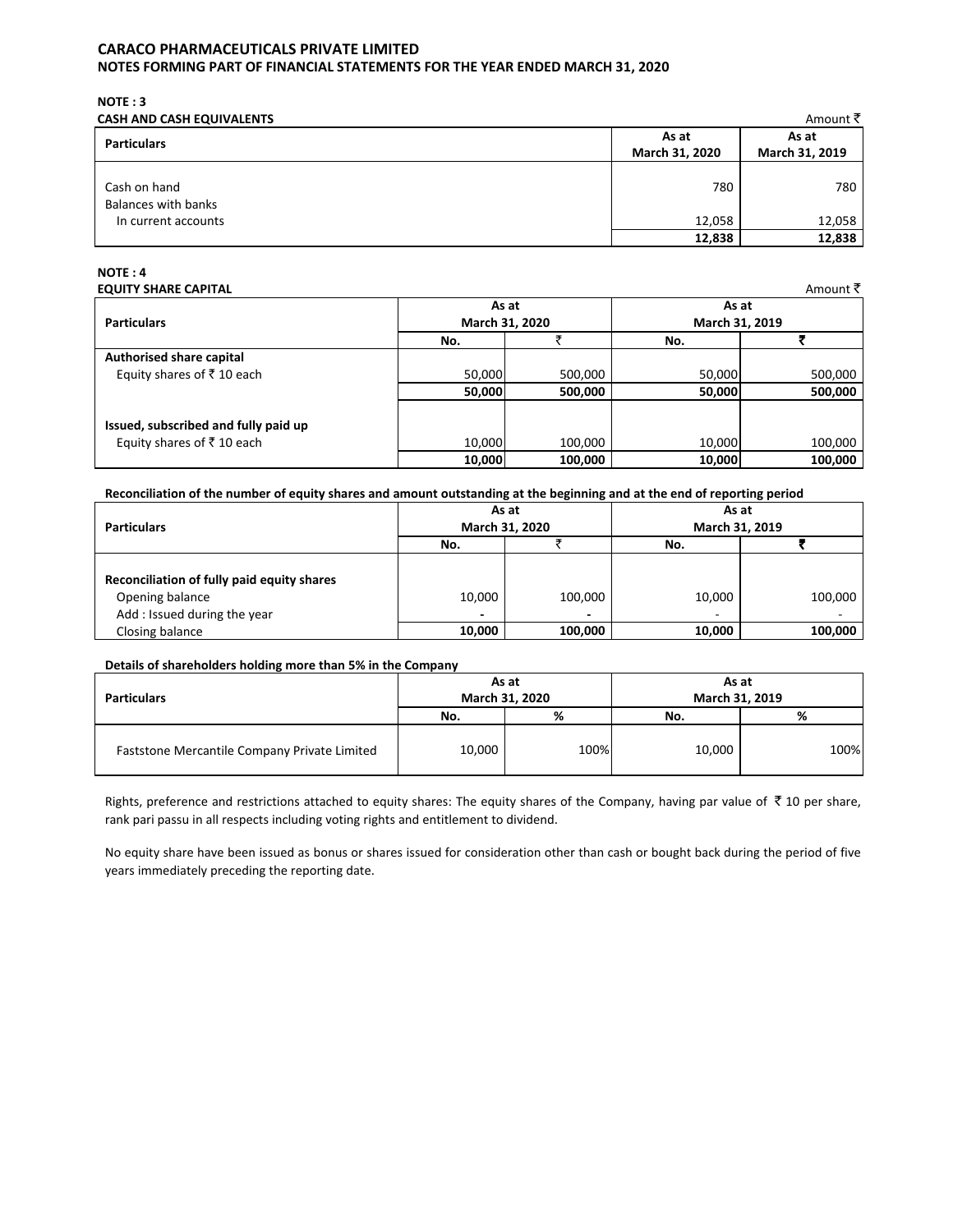## CARACO PHARMACEUTICALS PRIVATE LIMITED

## NOTES FORMING PART OF FINANCIAL STATEMENTS FOR THE YEAR ENDED MARCH 31, 2020

 $NOTE: 5$ 

| <b>BORROWINGS (CURRENT)</b>                                    |                | Amount ₹ै      |
|----------------------------------------------------------------|----------------|----------------|
| <b>Particulars</b>                                             | As at          | As at          |
|                                                                | March 31, 2020 | March 31, 2019 |
| Unsecured                                                      |                |                |
| Loans from holding company repayable on demand (refer note 15) | 74.990         | -              |
|                                                                | 74,990         |                |

## $NOTE: 6$

| <b>OTHER CURRENT LIABILITIES</b> |                         | Amount ₹                |
|----------------------------------|-------------------------|-------------------------|
| <b>Particulars</b>               | As at<br>March 31, 2020 | As at<br>March 31, 2019 |
|                                  |                         |                         |
| Payable to holding company       | -                       | 28,025                  |
| Statutory payable                | 5,000                   | 2,500                   |
|                                  | 5,000                   | 30,525                  |

## $NOTE:7$

| <b>FINANCE COSTS</b>                                                 |                                      | Amount ₹                             |
|----------------------------------------------------------------------|--------------------------------------|--------------------------------------|
| <b>Particulars</b>                                                   | For the year ended<br>March 31, 2020 | For the year ended<br>March 31, 2019 |
| Interest expense for financial liabilities carried at amortised cost | 5,405                                |                                      |
|                                                                      | 5,405                                |                                      |

# $NOTE: 8$

| <b>OTHER EXPENSES</b>               |                          | Amount ₹           |
|-------------------------------------|--------------------------|--------------------|
| <b>Particulars</b>                  | For the year ended       | For the year ended |
|                                     | March 31, 2020           | March 31, 2019     |
|                                     |                          |                    |
| Rates and taxes                     | 2,500                    | 2,500              |
| Professional, legal and consultancy | 36,435                   | 6,670              |
| Payments to auditors                |                          |                    |
| For audit                           | 17,700                   | 29,500             |
| Miscellaneous expenses              | $\overline{\phantom{a}}$ | 1,498              |
|                                     | 56,635                   | 40,168             |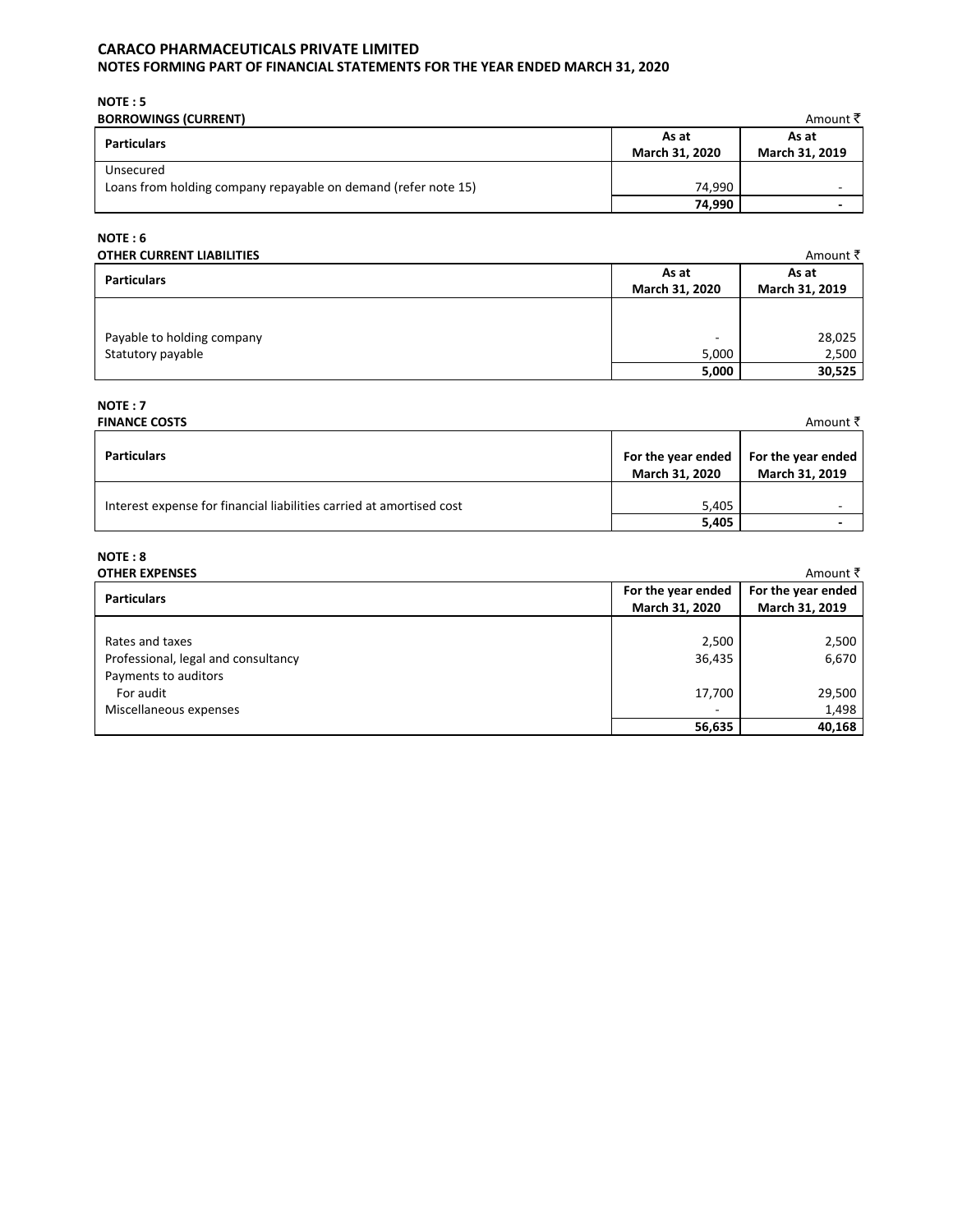NOTE: 9

| <b>TAX RECONCILIATION</b>                                                |                    | Amount ₹           |
|--------------------------------------------------------------------------|--------------------|--------------------|
| <b>Particulars</b>                                                       | For the year ended | For the year ended |
|                                                                          | March 31, 2020     | March 31, 2019     |
| Reconciliation of current tax expense                                    |                    |                    |
| Profit / (Loss) before tax                                               | (62,040)           | (40, 168)          |
| Enacted income tax rate (%)                                              | $*$ 25.17%         | 26.00%             |
| Tax expense                                                              | (15, 614)          | (10, 444)          |
| Effect of expenses that are not deductible in determining taxable profit | 15,614             | 10,444             |
|                                                                          |                    |                    |
|                                                                          |                    |                    |
| Income tax expense recognised in profit and loss                         |                    |                    |

\* The Company has elected to exercise the option permitted under section 115BA of the Income tax Act, 1961 as introduced by the Taxation Laws (Amendment) Ordinance, 2019. Accordingly, tax rate used for reconciliation above is the corporate tax rate of 25.17% and has recognised the provision of income tax for year ended March 31, 2020.

## **NOTE: 10**

## **EARNINGS PER SHARE (EPS):**

| <b>Particulars</b>                                     | For the year ended    | For the year ended |
|--------------------------------------------------------|-----------------------|--------------------|
|                                                        | <b>March 31, 2020</b> | March 31, 2019     |
| Loss attributable to Equity Share holders $\bar{\tau}$ | (62,040)              | (40, 168)          |
| No. of Equity Shares (of $\bar{z}$ 10/- each)          | 10,000                | 10,000             |
| Loss Per Share – Basic & Diluted $\bar{\zeta}$         | (6.20)                | (4.02)             |

## **NOTE: 11**

## DISCLOSURES UNDER THE MICRO, SMALL AND MEDIUM ENTERPRISES DEVELOPMENT ACT, 2006

The information regarding Micro and Small Enterprises has been determined to the extent such parties have been identified on the basis of information available with the Company. The company has not received any memorandum (as required to be filed by the suppliers with notified authority under the Micro, Small and Medium Enterprises Development Act 2006) from vendor claiming the status as micro or small enterprise, hence no disclosures have been made.

## **NOTE: 12**

| <b>CATEGORIES OF FINANCIAL INSTRUMENTS</b> |                          |                                       | Amount ₹              |
|--------------------------------------------|--------------------------|---------------------------------------|-----------------------|
|                                            | As at March 31, 2020     |                                       |                       |
| <b>Particulars</b>                         | <b>Fair value</b>        | Fair value through                    | <b>Amortised cost</b> |
|                                            |                          | through profit or other comprehensive |                       |
|                                            | loss                     | income                                |                       |
| <b>Financial assets</b>                    |                          |                                       |                       |
| Cash and cash equivalents                  |                          | -                                     | 12,838                |
| <b>Financial liabilities</b>               |                          |                                       |                       |
| Borrowing                                  | -                        | $\overline{\phantom{a}}$              | 74,990                |
| Trade payables                             | $\overline{\phantom{a}}$ | $\overline{\phantom{a}}$              | 52,270                |

 $A$ mount  $\bar{z}$ 

|                              |                   | As at March 31, 2019                                        |                       |
|------------------------------|-------------------|-------------------------------------------------------------|-----------------------|
| <b>IParticulars</b>          | <b>Fair value</b> | Fair value through<br>through profit or other comprehensive | <b>Amortised cost</b> |
|                              | loss              | income                                                      |                       |
| <b>Financial assets</b>      |                   |                                                             |                       |
| Cash and cash equivalents    |                   | ۰                                                           | 12,838                |
| <b>Financial liabilities</b> |                   |                                                             |                       |
| Trade payables               |                   | -                                                           | 39,695                |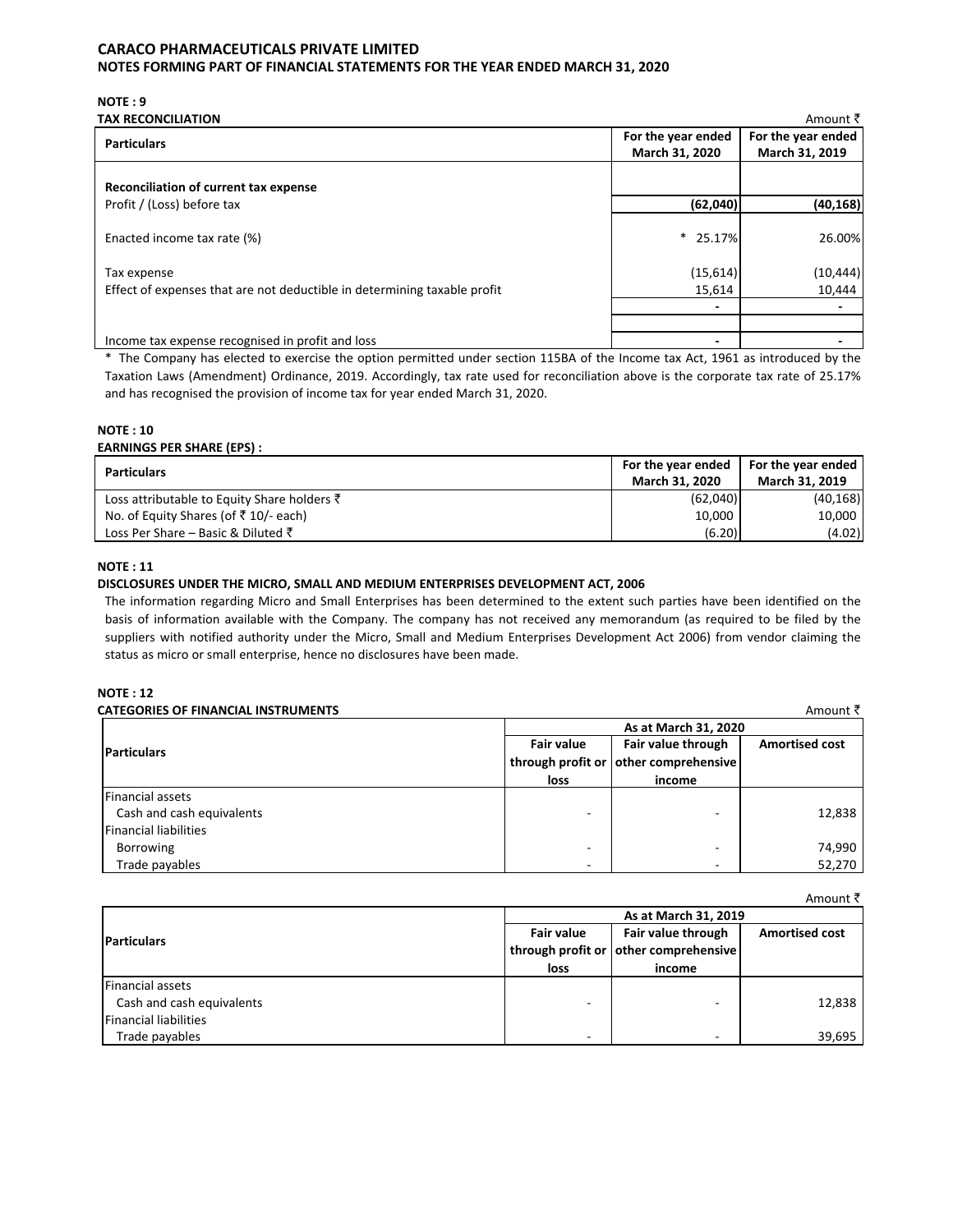### **NOTE: 13**

## **FINANCIAL RISK MANAGEMENT**

The Company's risk management assessment and policies and processes are established to identify and analyse the risks faced by the Company, to set appropriate risk limits and controls, and to monitor such risks and compliance with the same. Risk assessment and management policies and processes are reviewed regularly to reflect changes in market conditions and the Company's activities.

#### **Market risk**

The Company does not have any market risk such as foreign exchange risk and interest rate risk

#### **Liquidity risk**

Liquidity risk is the risk that the Company will not be able to meet its financial obligations as they become due. The Company manages its liquidity risk by ensuring, as far as possible, that it will always have sufficient liquidity to meet its liabilities when due, under both normal and stressed conditions, without incurring unacceptable losses or risk to the Company's reputation.

The table below provides details regarding the contractual maturities of significant undiscounted financial liabilities :

|                    |                  |               |                          | Amount ₹       |
|--------------------|------------------|---------------|--------------------------|----------------|
| <b>Particulars</b> | Less than 1 year | $1 - 3$ years | More than 3 years        | As at          |
|                    |                  |               |                          | March 31, 2020 |
| Non derivative     |                  |               |                          |                |
| Borrowing          | 74,990           |               | $\overline{\phantom{a}}$ | 74,990         |
| Trade payables     | 52,270           | -             | -                        | 52,270         |
|                    | 127,260          |               | $\overline{\phantom{0}}$ | 127,260        |

|                    |                  |                          |                          | Amount ₹       |
|--------------------|------------------|--------------------------|--------------------------|----------------|
| <b>Particulars</b> | Less than 1 year | $1 - 3$ years            | More than 3 years        | As at          |
|                    |                  |                          |                          | March 31, 2019 |
| Non derivative     |                  |                          |                          |                |
| Trade payables     | 39,695           | -                        | $\overline{\phantom{0}}$ | 39,695         |
|                    | 39,695           | $\overline{\phantom{0}}$ | $\overline{\phantom{0}}$ | 39,695         |

#### **NOTE: 14**

As on March 31, 2020, the Company's accumulated loss of ₹ 219,422 exceeds the shareholders' funds. As the Company is assured of continuing operational and financial support from its holding company, these financial statements have been prepared on the 'going concern' assumption.

#### $NOTF \cdot 15$ RELATED PARTY DISCLOSURE AS PER IND AS-24

#### A. List of Related Parties as per Ind AS-24

#### (i) HOLDING COMPANY

Faststone Mercantile Company Pvt. Ltd

#### (ii) KEY MANAGEMENT PERSONNEL

| <b>Name</b>                | Designation |
|----------------------------|-------------|
| Mr. Chandrakant K. Agrawal | Director    |
| Mr. Sunil R. Ajmera        | Director    |
| Mr. Ashok I. Bhuta         | Director    |